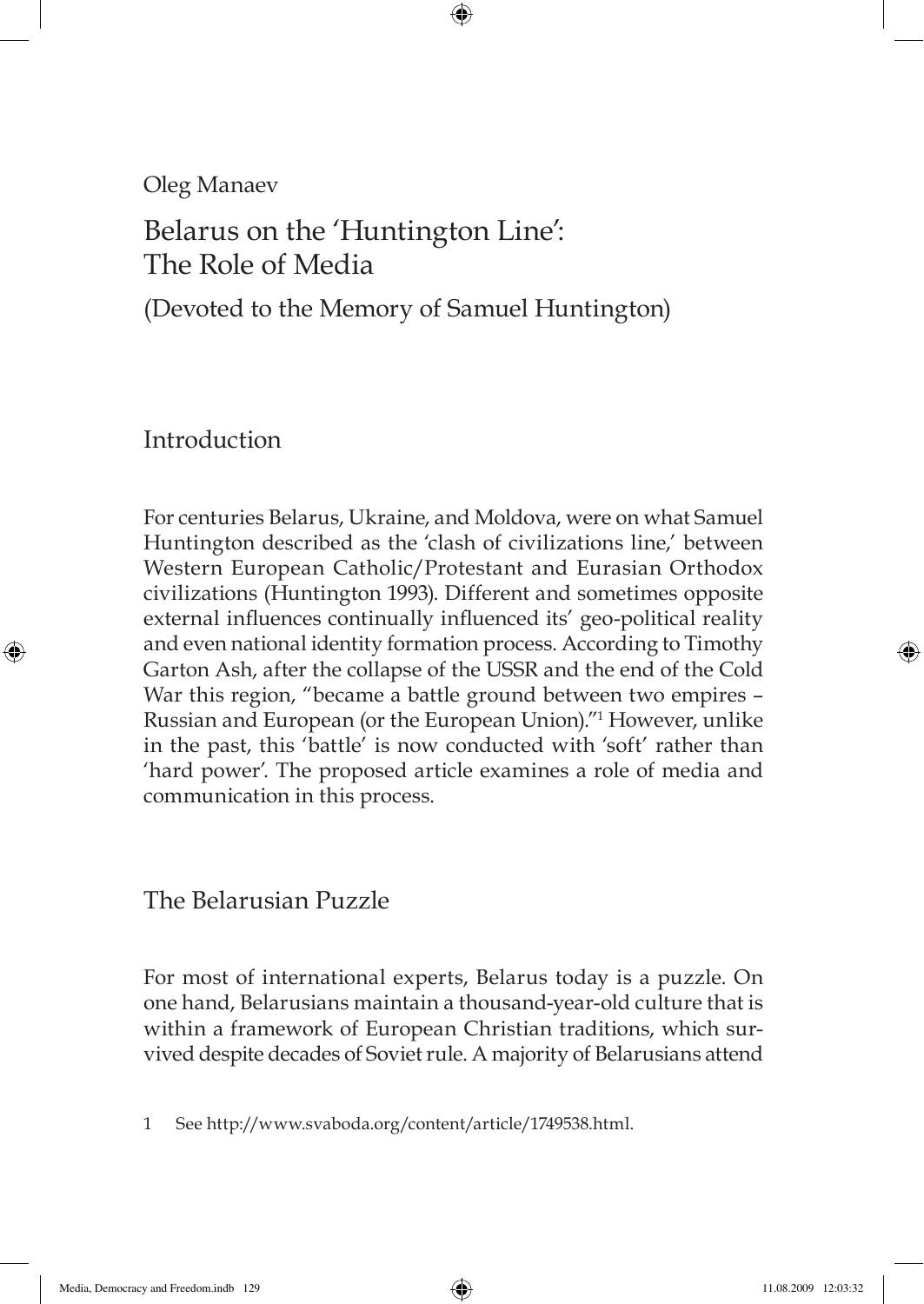church primarily on major holidays (23.4% visit church once a month and more often)<sup>2</sup>, yet more than 90% of them are baptized (approx. 75% are Orthodox, 13% Catholic, and 2% are Protestants). Although the era of Soviet rule was a difficult one, significant progress was made in a number of spheres. For example, the level of education and professional skills was significantly increased. More than 15% of today population has a completed higher education. Since 1992 the number of people with a University degree in a field of industry has doubled, and in the field of transportation, communication and economy – tripled. As various public opinion polls show, President Lukashenko's socio-economic and political course does not correspond to Belarus potential. In January 2007, 16.7% of respondents considered the year 2006 to be "better than 2005", 45.8% – "the same as 2005", and 33.2% – "worse than 2005". The number of those who expect improvement of socio-economic situation in the country in forthcoming years exceeds the number of those who expect its deterioration just on some percent only (30.6% vs. 25.6%). In June 2008, 37.5% of respondents believed "in general situation in our country is going in wrong direction". It seems that aspirations for freedom and change among Belarusians are quite visible.<sup>3</sup>

⊕

On the other hand, the potential for change based on culture and experience remains unrealized. Twenty percent of respondents state that they are ready to protest actions against the worsening of their economic position; yet the number of protests has dwindled from a few thousand to only a few hundred. Most Belarusians have negative attitudes towards a change in the labor contract system (positive – less than 20%); however, the reality is they accept these contracts. Many do not trust the authorities but continue to follow their orders. (For example, more than half do not trust local authorities, 45% do not trust Parliament, almost 40% do not trust the government, and almost one third do not trust the President.) Foreign bodies such as

- 2 Here and subsequently, data is from the Independent Institute of Socio-Economic and Political Studies (IISEPS) nation wide public opinion polls (1,500 respondents of age 18+ were face-to-face interviewed, marginal error did not exceed 0.03). See http://www.iiseps.org/epoll.html.
- To avoid the influence of the global crisis of 2008, all the data in this paragraph is from polls conducted before September 2008.

⊕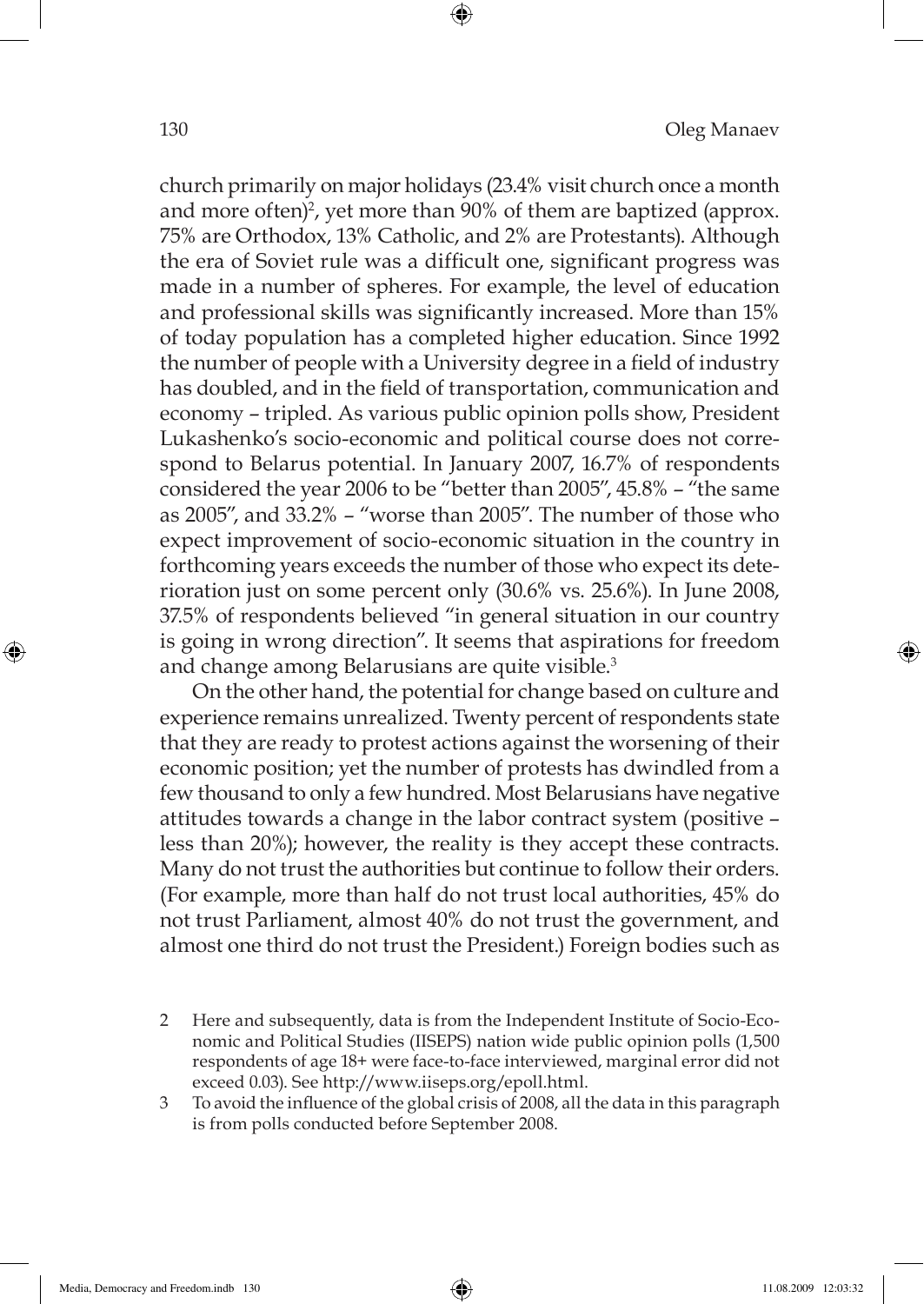the Council of Europe, United States Congress or United Nations Human Rights Committee discuss the disappearance of Lukashenko's political opponents much more often than Belarusian families. Poles and Lithuanians express their concerns about the brutal repression of demonstrators by Belarusian police forces more often and louder than Belarusians themselves. More than one third of the population (and almost half the youth) would like to emigrate, but according to the Interior Ministry official data more Belarusians have come to Belarus during the years of independence than have left. The level of emigration is low.

⊕

Paradoxically, after seventeen years of independence, national and geo-political identification for millions of Belarusians is still incomplete and contested. In March 2009, 37.1% respondents said "yes" to the question, "Do you identify yourself as European, associated with European history and culture?" while 52.8% answered "no" and 10.1% could not answer the question. Responding to another question: "Are Belarusians, Russians and Ukrainians different nations or three branches of the one nation?" in August 2006 only 28.3%, respondents said "different nations", and 67.7% – "three branches of the one nation". To the question: "Have you personally benefited or suffered due to Belarus becoming an independent country?" asked in January 2007, 38.1% respondents said "benefitted", almost 30% -"suffered", and one third could not answer. In March 2009 responding the question: "If you have to choose between integration with Russia or EU, what would you prefer?" 42.4% respondents said "Integration with Russia", and 35.1% – "integration with EU". It seems, many Belarusians perceive freedom as "disorder" and changes as "turmoil", and prefer to avoid or even to escape from them.

Unfortunately, the post-Communist regime in Belarus is based mostly on support of those who prefer "stability" to "changes". Incumbent President Alexander Lukashenko was elected through a free and fair election in 1994 on the wave of massive expectations 'for change'. Yet from his first days in office he pursued a pro-Russian and anti-Western policy. Indeed, it was not just a political conflict, but a civilization conflict as well. Many times Lukasheko stressed in public that "Western values have nothing in common with Belarusians' mentality", and "I will not lead my country after the civilized world".

⊕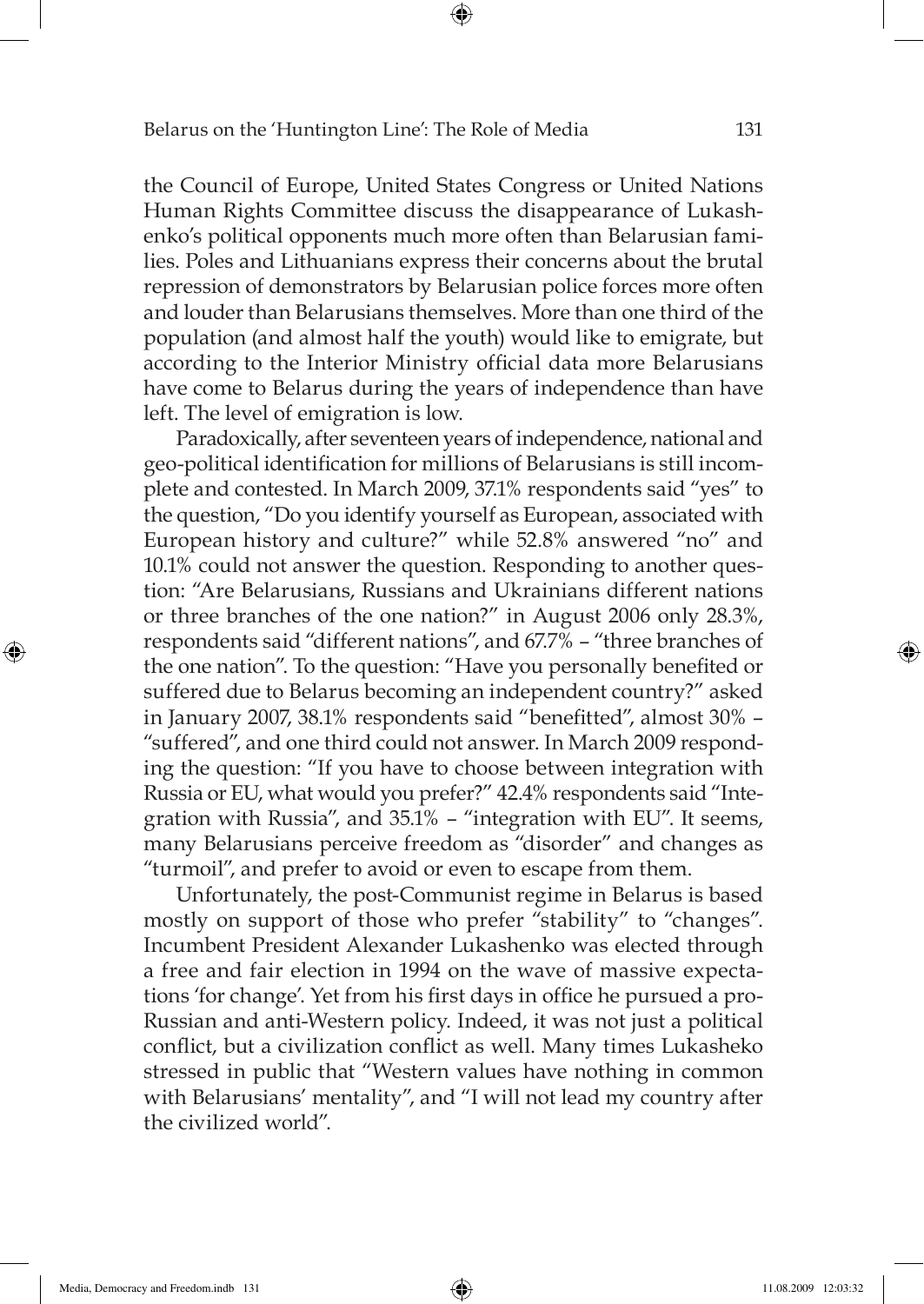According to the Freedom House' *"Freedom in the World 2009*" Annual Report, in terms of freedom and democracy Belarus was ranked as one of "the worst from the worst" among almost 200 monitored countries.4 Another Freedom House Annual Report, *"Nations in Transit"* clarified indicators of this ranking:

⊕

| <b>NIT Ratings</b>                  | 1998 | 1999 | 2001 | 2002 | 2003 |
|-------------------------------------|------|------|------|------|------|
| Democracy Score                     | N/A  | N/A  | N/A  | N/A  | N/A  |
| National Democratic Governance      | N/A  | N/A  | N/A  | N/A  | N/A  |
| <b>Electoral Process</b>            | 6.25 | 6.75 | 6.75 | 6.75 | 6.75 |
| Civil Society                       | 5.75 | 6.00 | 6.50 | 6.25 | 6.50 |
| Independent Media                   | 6.50 | 6.75 | 6.75 | 6.75 | 6.75 |
| Local Democratic Governance         | N/A  | N/A  | N/A  | N/A  | N/A  |
| Judicial Framework and Independence | N/A  | N/A  | N/A  | N/A  | N/A  |
| Corruption                          | N/A  | 5.25 | 5.25 | 5.25 | 5.50 |
|                                     |      |      |      |      |      |
|                                     |      |      |      |      |      |
| <b>NIT Ratings</b>                  | 2004 | 2005 | 2006 | 2007 | 2008 |
| Democracy Score                     | N/A  | N/A  | N/A  | N/A  | 6.71 |
| National Democratic Governance      | N/A  | N/A  | N/A  | N/A  | 7.00 |
| <b>Electoral Process</b>            | 6.75 | 7.00 | 7.00 | 7.00 | 7.00 |
| Civil Society                       | 6.75 | 6.75 | 6.75 | 6.50 | 6.50 |
| Independent Media                   | 6.75 | 6.75 | 6.75 | 6.75 | 6.75 |
| Local Democratic Governance         | N/A  | N/A  | N/A  | N/A  | 6.75 |
| Judicial Framework and Independence | N/A  | 6.75 | 6.75 | 6.75 | 6.75 |

### Table 1: Belarus Nations in Transit Ratings and Averaged Scores, 2008\*

\* For all 29 countries and administrative areas in *Nations in Transit 2008*, Freedom House, in consultation with the report authors and a panel of academic advisers, has provided numerical ratings in the seven categories listed above. The ratings are based on a scale of 1 to 7, with 1 representing the highest and 7 the lowest level of democratic progress.

4 See http://www.freedomhouse.org/uploads/fiw09/FIW09\_OverviewEssay\_ Final.pdf.

⊕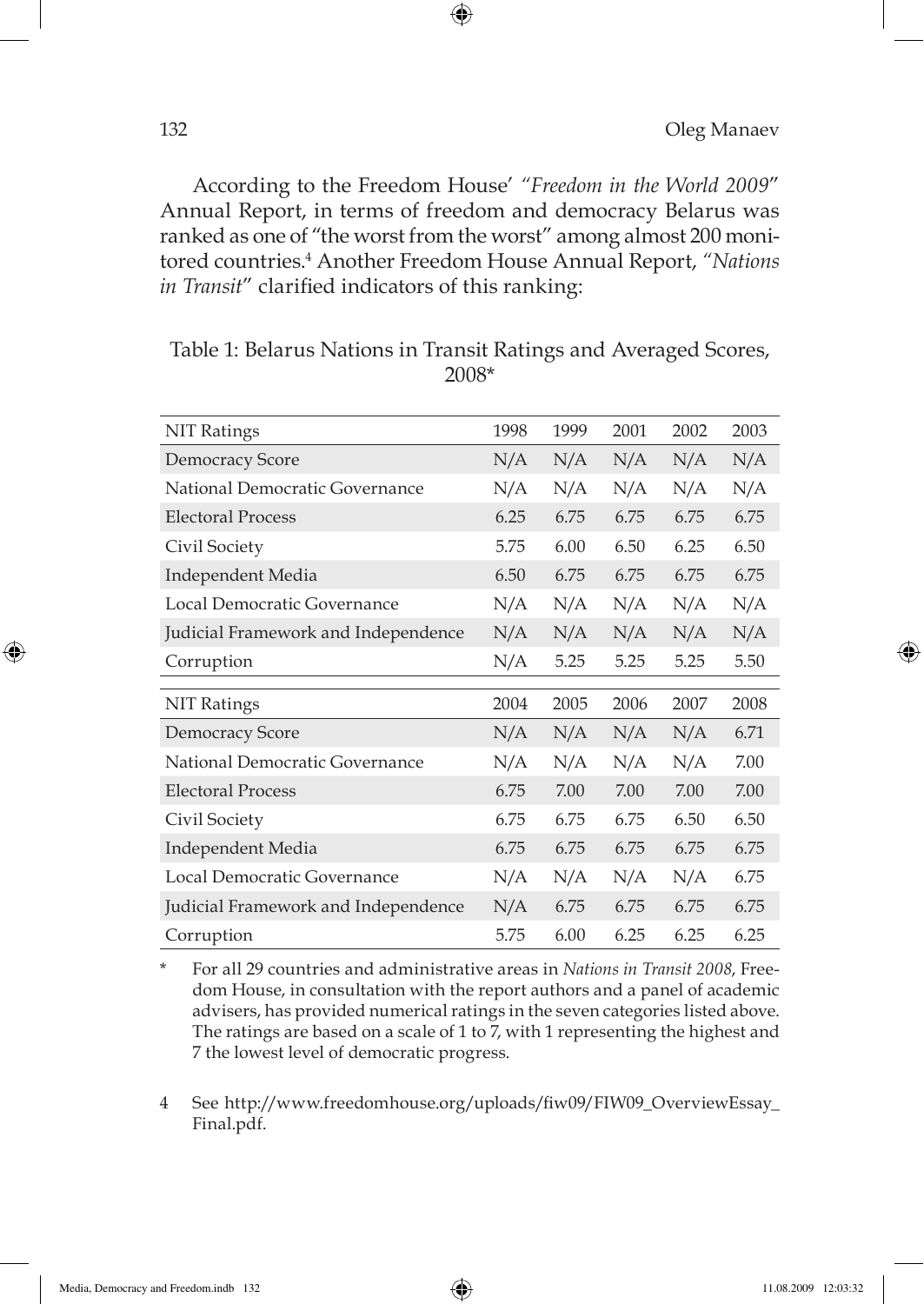As this report stressed, Lukashenko "has remained president since then and has instituted direct presidential power over all institutions, controlled the electoral process, marginalized the opposition, reduced the independent press to a bare minimum, and created pervasive mechanisms for controlling the economy and society. The country's unreformed and extensively bureaucratized economy performed strongly for most of the last decade owing to an economic upturn in countries traditionally importing Belarusian goods, and generous discounts on energy prices provided by Russia."5

⊕

# 'The Civilization Divide'

How can such diverse attitudes coexist in one nation? Some observers puzzle over a 'mysterious Belarusian soul'. Indeed, there are many historical, cultural, political and economic explanations of this 'mystery'. The most important one is the 'civilization divide' or, according to Samuel Huntington's theory (Huntington 1993), "the line where civilizations' clash," between Western European Catholic/Protestant and Eurasian Orthodox civilizations crossed Belarus, as well as Ukraine and Moldova, for centuries. As an old Russian saying goes, "What is good for a German is death for a Russian."

However, despite these controversies (from ethnic-cultural to geo-political) one cannot say that the modern system of values in Belarusians is completely pre-determined by their historical heritage. They are changing*.* Thus, their Soviet-Communist heritage, largely, rooted in the Eurasian Orthodox civilization, is gradually going away.

This shows that the number of people who favour restoration of the USSR decreased by 2.5 times in the fifteen years of independence, while those who oppose it almost tripled. The number of uncertain responses also decreased significantly.

5 See http://www.freedomhouse.org/inc/content/pubs/nit/inc\_country\_detail. cfm?page=47&nit=446&year=2008&pf.

⊕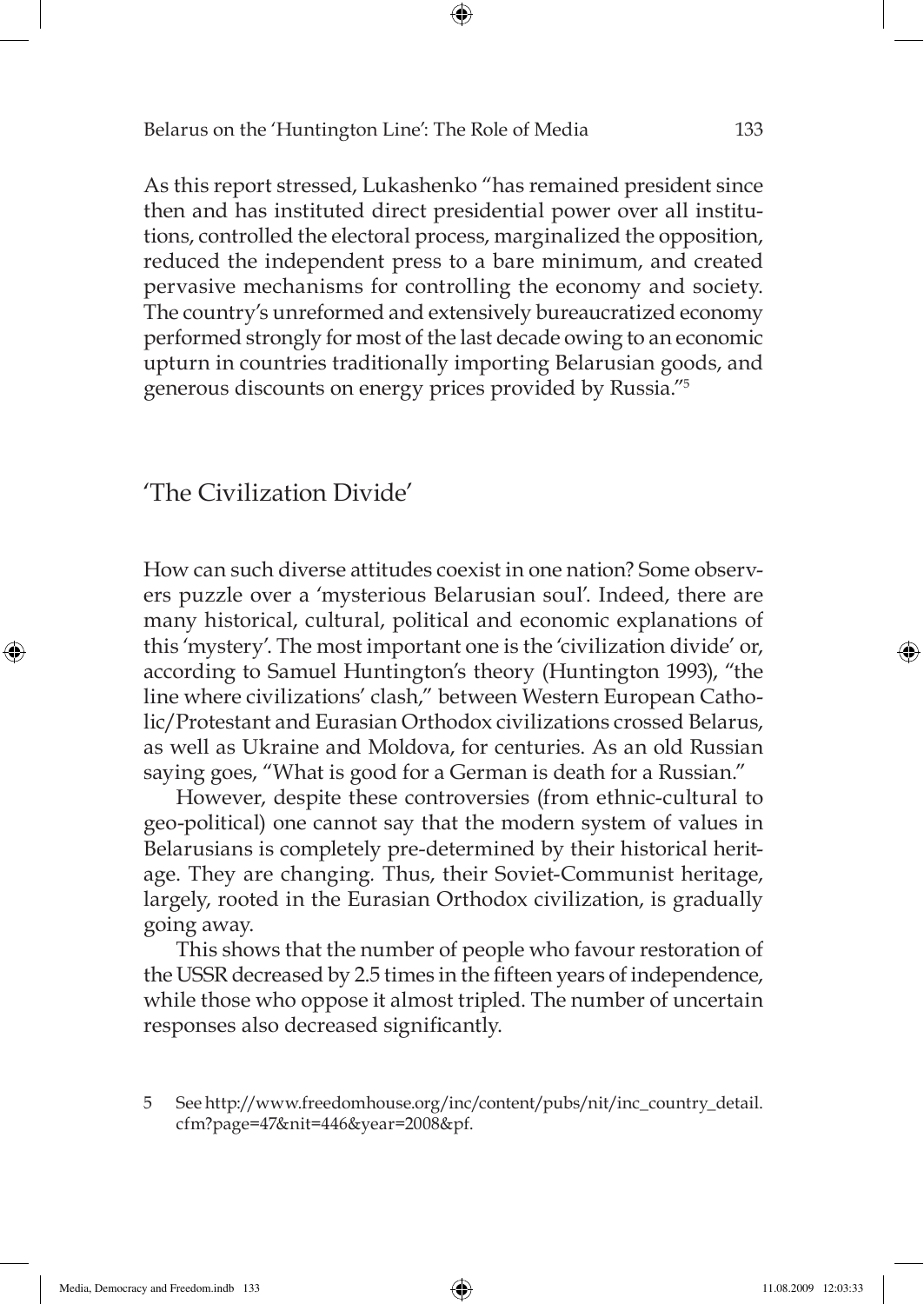

Figure 1: "Civilization Divide" through Belarus.

 $\bigoplus$ 

Table 2: Distribution of Answers to the Question: "Would you like restoration of the USSR?" (in percent)

| Option         | 11/93 | 11/97 | 11/99 | 04/02 | 06/04 | 04/06 | 12/08 |
|----------------|-------|-------|-------|-------|-------|-------|-------|
| Yes            | 55.1  | 49.9  | 38.0  | 38.8  | 39.5  | 26.7  | 21.5  |
| N <sub>o</sub> | 22.3  | 25.5  | 30.1  | 42.6  | 50.8  | 63.4  | 63.3  |
| $DA/NA^*$      | 22.6  | 24.6  | 31.9  | 18.6  | 9.7   | 99    | 15.2  |

According to public opinion poll conducted by IISEPS. Here and after DA/ NA means "Difficult to answer" and "No answer".

There are two fundamental factors which determine this shift. The first one is the nature of life in an independent state. Millions of adults became used to having various advantages of independence (those 38% who "benefited" - see above), while millions of youth

⊕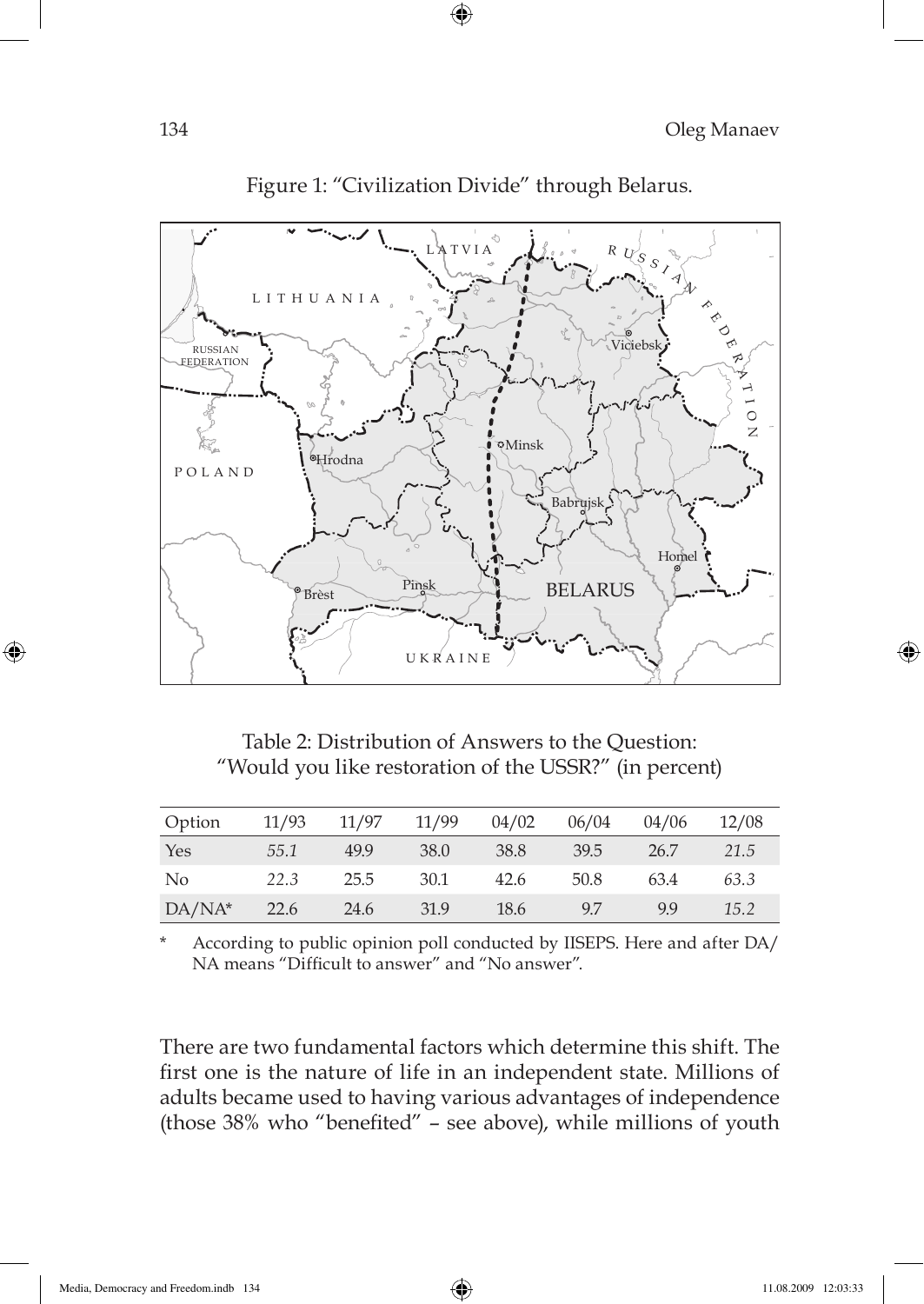grew up under new circumstances and just do not know about the 'golden Soviet past' (for example, who were Lenin and Stalin at the time). A second factor is various influences from the outside. One of the sub-factors is globalization, which gradually unifies a system of values around the globe, but it cannot be considered as something unique in the case of Belarus. Moreover, another sub-factor is the influence that comes from the neighbor countries. They are unique because come from very different geo-political and cultural super powers – Russia and the West. According to Samuel Huntington's theory, this influences come not within 'one civilization frame' (as from Canada and Mexico to the United States), but as a 'civilization clash' because they bring very different, sometimes opposite values.

⊕

### Controversial Neighbourhood Influence

How do neighbouring countries influence Belarus now in terms of attitudes towards freedom and democratic changes? There are three different geo-political neighbours near Belarus now: the European Union (or 'the West'), Russia, and Ukraine. Ukraine's history and heritage is similar to that of Belarus, and millions of Belarusians correlate Ukraine with the Newly Independent States. However, Ukraine's leadership and ruling elites clearly state that they are, "Returning to Western civilization". That is why Ukraine's influence on Belarus has potentially a 'dual' or 'intermediate' character.

Table 3 presents a comparative analysis of public attitudes in Belarus towards the most important economic, political, and geopolitical issues, namely, should their country establish the closest relations with Russia, NIS or EU (which is an indicator of their pro-Russian, pro-Western, or intermediate geo-political attitudes).

Obviously, those respondents who believe Belarus should establish the closest relations with the EU have much more pro-democratic values than those who choose NIS (Ukraine), and the latter have more pro-democratic values than those who choose Russia. It is also

Media, Democracy and Freedom.indb 135 **and 12:03:33** 11.08.2009 12:03:33

⊕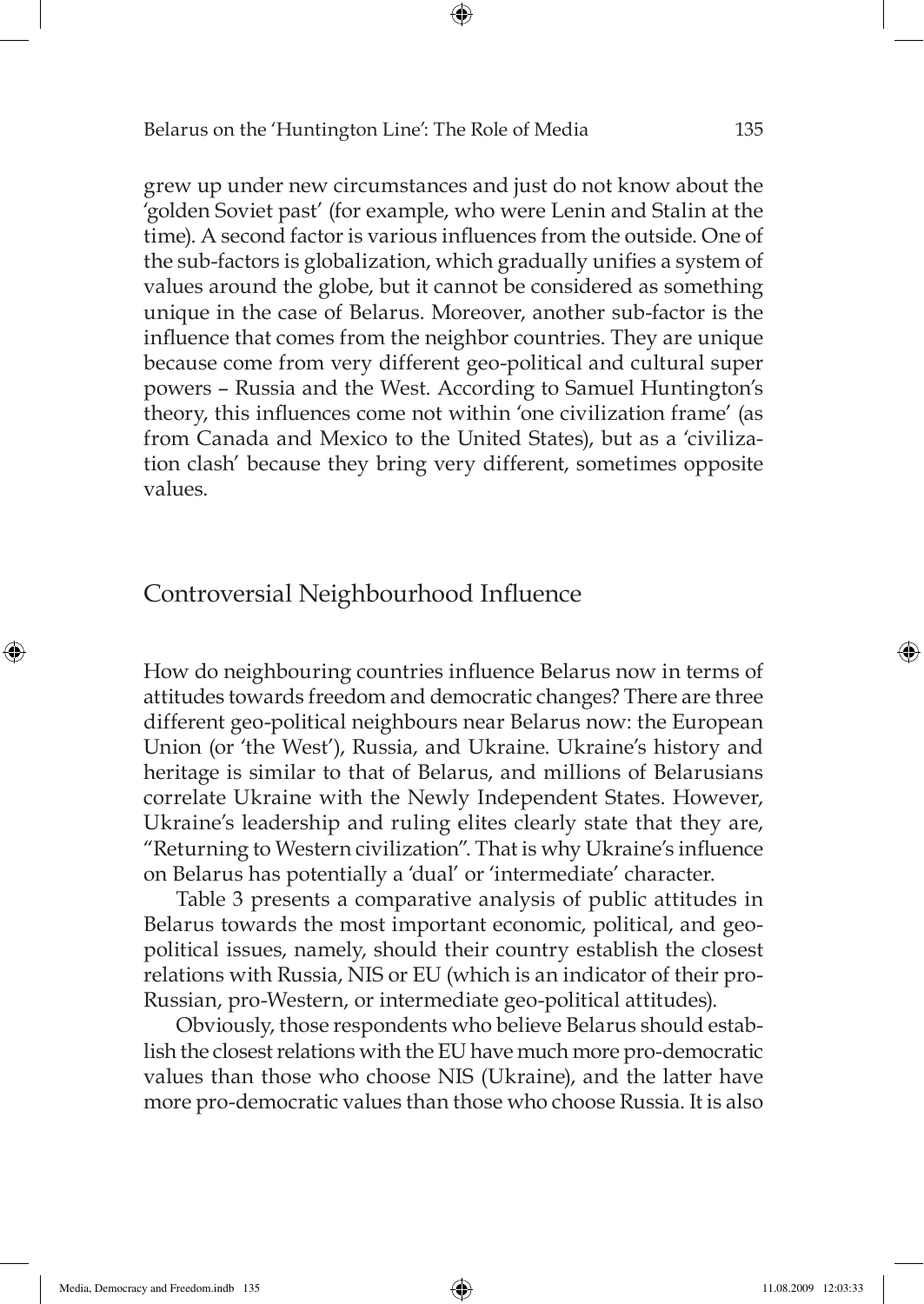Table 3: Public Attitudes of Respondents Who Believe Belarus Should Establish the Closest Relations with Russia, NIS or EU, (in percent)\*

 $\bigoplus$ 

| Public attitudes                                                                           | Russia<br>(58.6) | <b>NIS</b><br>(35.2) | EU<br>(44.5) |
|--------------------------------------------------------------------------------------------|------------------|----------------------|--------------|
|                                                                                            |                  |                      |              |
| In general, is the situation in our country developing in a right or a wrong<br>direction? |                  |                      |              |
| In a right direction (57.8)                                                                | 67.3             | 61.5                 | 39.4         |
| In a wrong direction (30.0)                                                                | 20.8             | 27.3                 | 47.2         |
| Do you feel opposition should exist in Belarus?                                            |                  |                      |              |
| Yes (55.7)                                                                                 | 49.2             | 55.8                 | 72.8         |
| No (29.6)                                                                                  | 35.4             | 28.3                 | 14.4         |
| Do you feel yourself in opposition to the authorities?                                     |                  |                      |              |
| Yes $(16.5)$                                                                               | 10.0             | 12.3                 | 26.8         |
| No (72.5)                                                                                  | 80.1             | 77.8                 | 61.6         |
| Should authorities start negotiations with the EU or with opposition as well?              |                  |                      |              |
| Yes, because only through negotiations our<br>society could reach public accord (48.6)     | 43.9             | 48.7                 | 56.5         |
| No, because opposition represents nobody<br>(21.5)                                         | 26.7             | 26.6                 | 10.8         |
| No, because authorities violate human rights<br>and laws (17.9)                            | 15.9             | 14.6                 | 22.7         |
| Whom did you vote for during the Presidential elections in 2006?                           |                  |                      |              |
| For A. Lukashenko (50.0)                                                                   | 61.5             | 52.1                 | 30.3         |
| For A. Kozulin (6.4)                                                                       | 3.8              | 5.3                  | 10.4         |
| For A. Milinkevich (17.0)                                                                  | 12.5             | 17.5                 | 29.1         |
| What is your opinion on the imprisonment of former Presidential candidate<br>A. Kozulin?   |                  |                      |              |
| He was sentenced fairly and should be<br>punished                                          | 32.4             | 26.3                 | 12.3         |
| He was sentenced unfairly and should be<br>released                                        | 27.5             | 36.2                 | 53.0         |
| Should Belarus initiate a process of integration with EU?                                  |                  |                      |              |
| Yes $(45.8)$                                                                               | 35.3             | 44.9                 | 83.7         |
| No (39.1)                                                                                  | 48.5             | 40.4                 | 8.7          |
| Should Belarus become a member of EU?                                                      |                  |                      |              |
| Yes $(33.5)$                                                                               | 23.1             | 23.4                 | 61.1         |
| No (49.3)                                                                                  | 58.2             | 57.6                 | 23.7         |

 $\bigoplus$ 

 $\bigoplus$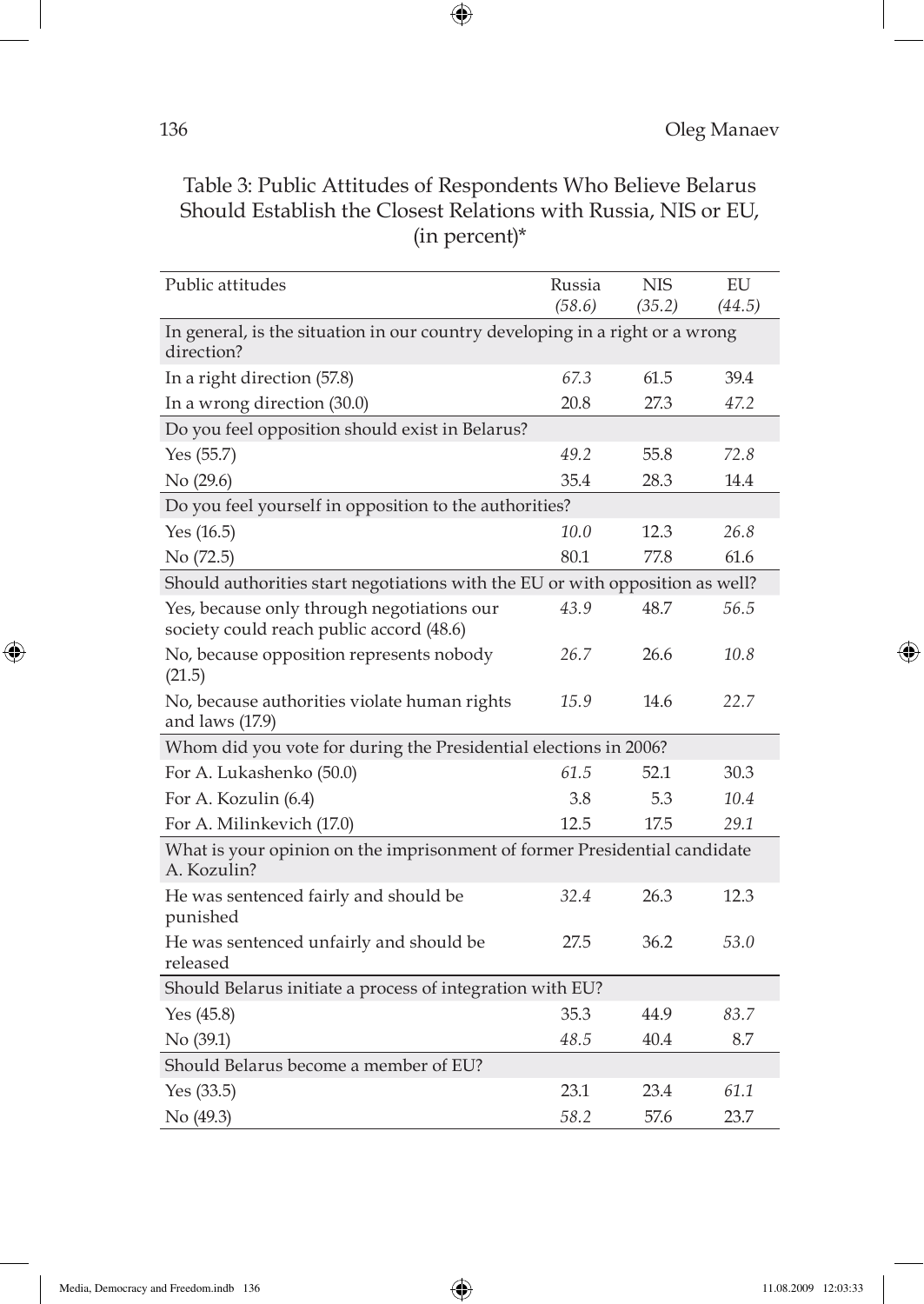| Public attitudes                                                                                                                    | Russia | <b>NIS</b> | EU     |
|-------------------------------------------------------------------------------------------------------------------------------------|--------|------------|--------|
|                                                                                                                                     | (58.6) | (35.2)     | (44.5) |
| If you have to make a choice between integration with Russia or the EU, which<br>would you prefer?                                  |        |            |        |
| Integration with Russia (46.9)                                                                                                      | 66.2   | 47.9       | 22.0   |
| Integration with EU (34.4)                                                                                                          | 17.0   | 31.2       | 63.8   |
| What variant of Belarus-Russia integration would you prefer?                                                                        |        |            |        |
| Relations between Belarus and Russia should<br>be the same as with other countries (41.6)                                           | 26.6   | 49.8       | 58.7   |
| Belarus and Russia should create a Union of<br>independent states with close political and<br>economic relations (43.5)             | 57.5   | 42.6       | 33.2   |
| Belarus and Russia should integrate into one<br>state $(8.3)$                                                                       | 12.2   | 4.4        | 3.9    |
| In case a prices rise for Russian gas and oil seriously affects your family,<br>would you accept Belarus incorporation into Russia? |        |            |        |
| Yes $(31.7)$                                                                                                                        | 44.9   | 27.2       | 22.1   |
| No (56.9)                                                                                                                           | 42.5   | 61.7       | 70.9   |
| What definition does Europe associate with?                                                                                         |        |            |        |
| Democracy (40.1)                                                                                                                    | 35.6   | 45.3       | 52.7   |
| Degradation (10.6)                                                                                                                  | 12.8   | 11.3       | 4.4    |
| On May 1, 2004 Poland, Lithuania and Latvia joined EU. In your opinion, how<br>has the life of their citizens changed since then?   |        |            |        |
| Improved (27.4)                                                                                                                     | 18.9   | 25.5       | 44.1   |
| Remains the same (33.3)                                                                                                             | 35.9   | 31.1       | 31.1   |
| Deteriorated (18.0)                                                                                                                 | 21.4   | 18.1       | 7.2    |
| Do you support the OCSE democratization demands to Belarusian authorities<br>(all four demands, June 1999)?                         |        |            |        |
| Yes $(46.9)$                                                                                                                        | 39.0   | 44.5       | 67.3   |
| No (53.1)                                                                                                                           | 61.0   | 55.5       | 32.7   |
| Do you support the EU democratization demands to Belarusian authorities (all<br>twelve demands, November 2006)?                     |        |            |        |
| Yes $(30.3)$                                                                                                                        | 21.4   | 29.6       | 49.9   |
| No (69.7)                                                                                                                           | 78.6   | 70.4       | 50.1   |

 $\bigoplus$ 

\* According to a public opinion poll conducted by IISEPS on May 5–15, 2007. DA/NA is eliminated for easy perception. Percentage of all respondents is in brackets.

 $\bigoplus$ 

 $\bigoplus$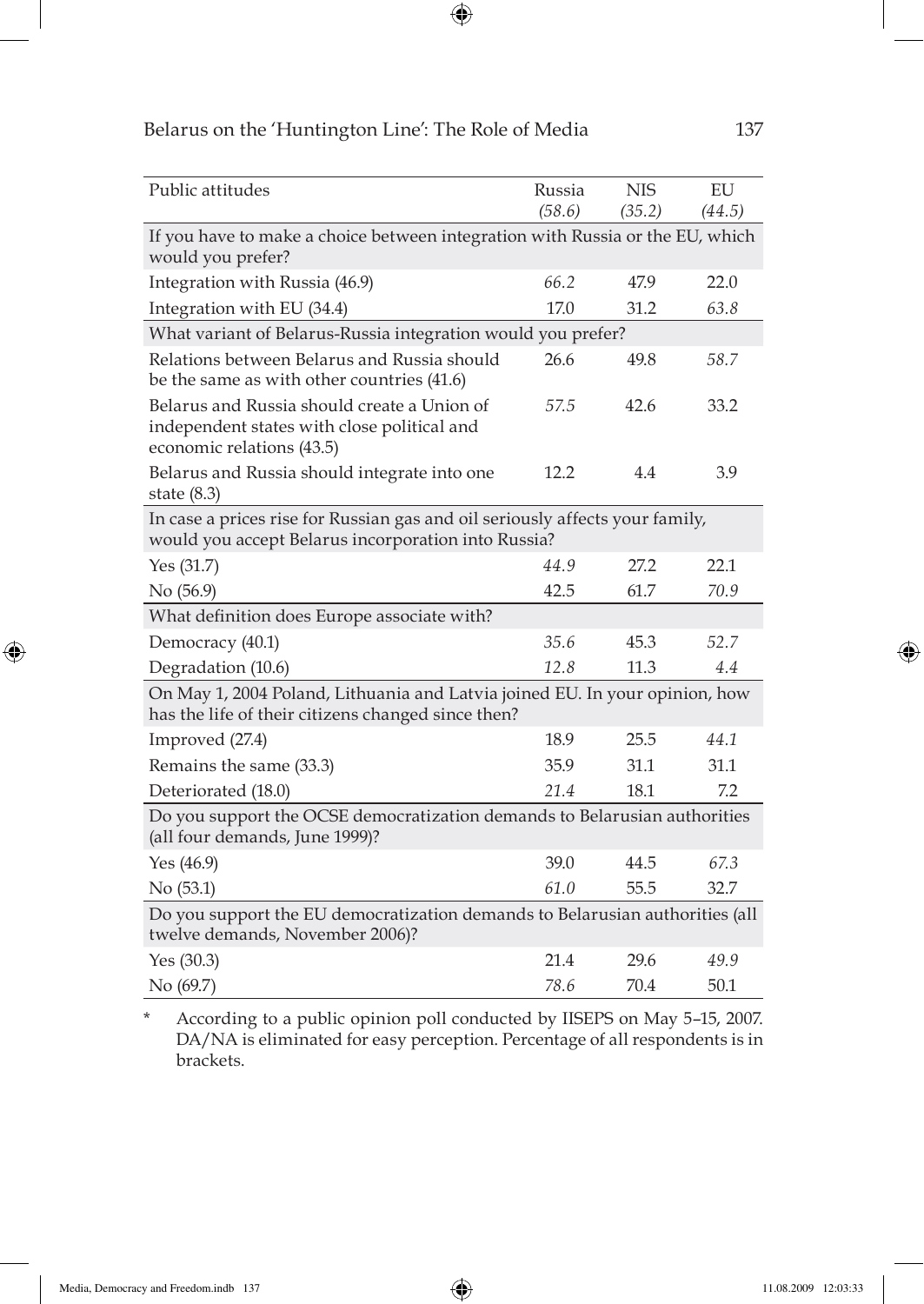evident that so called 'average attitudes' in fact mask very different or even opposite ones. It confirms again that in the case of 'the civilization divide,' geo-political orientations also mean different value systems. It also demonstrates the very controversial character of Belarus neighborhood influence.

⊕

The Media Landscape

In the contemporary world one of the most important instruments of infl uence of one country on another is mass media. Attitudes of the public, the ruling elite and governments towards one or another country, as a rule, are visible not just in traditional political, economic, military, diplomatic and other strategies. Mass media also reveals much about a country.

As of April 1, 2009 there were 1,314 print media outlets registered in the Republic of Belarus, 663 newspapers, 594 magazines, 42 bulletins and 6 catalogues. This number has grown by more than 5 times since the collapse of the USSR, with a total number of circulation exceeding 14 million copies, and 9 news agencies. Among them, 409 media outlets (including 221 newspapers) are state-owned.<sup>6</sup> However, the quantitative prevalence of non-state press is explained by the fact that the majority of these papers contain mainly entertainment or advertising. According to the Belarusian Association of Journalists (BAJ), there are less than 30 non-state political editions in the country.<sup>7</sup>

At the same time, 229 radio and TV channels were registered in Belarus, of which 158 were radio channels and 71 television channels. This number has grown in dozens of times since the collapse of the USSR. The majority of registered radio and TV channels are state-owned (137 radio channels and 28 television channels). 113 state TV and radio channels were founded by local executive committees,

⊕

<sup>6</sup> See http://www.mininform.gov.by/smi

<sup>7</sup> See http://baj.by/index.php?module=p&tid=6&fi lter=typemon^sub^14&c v=14.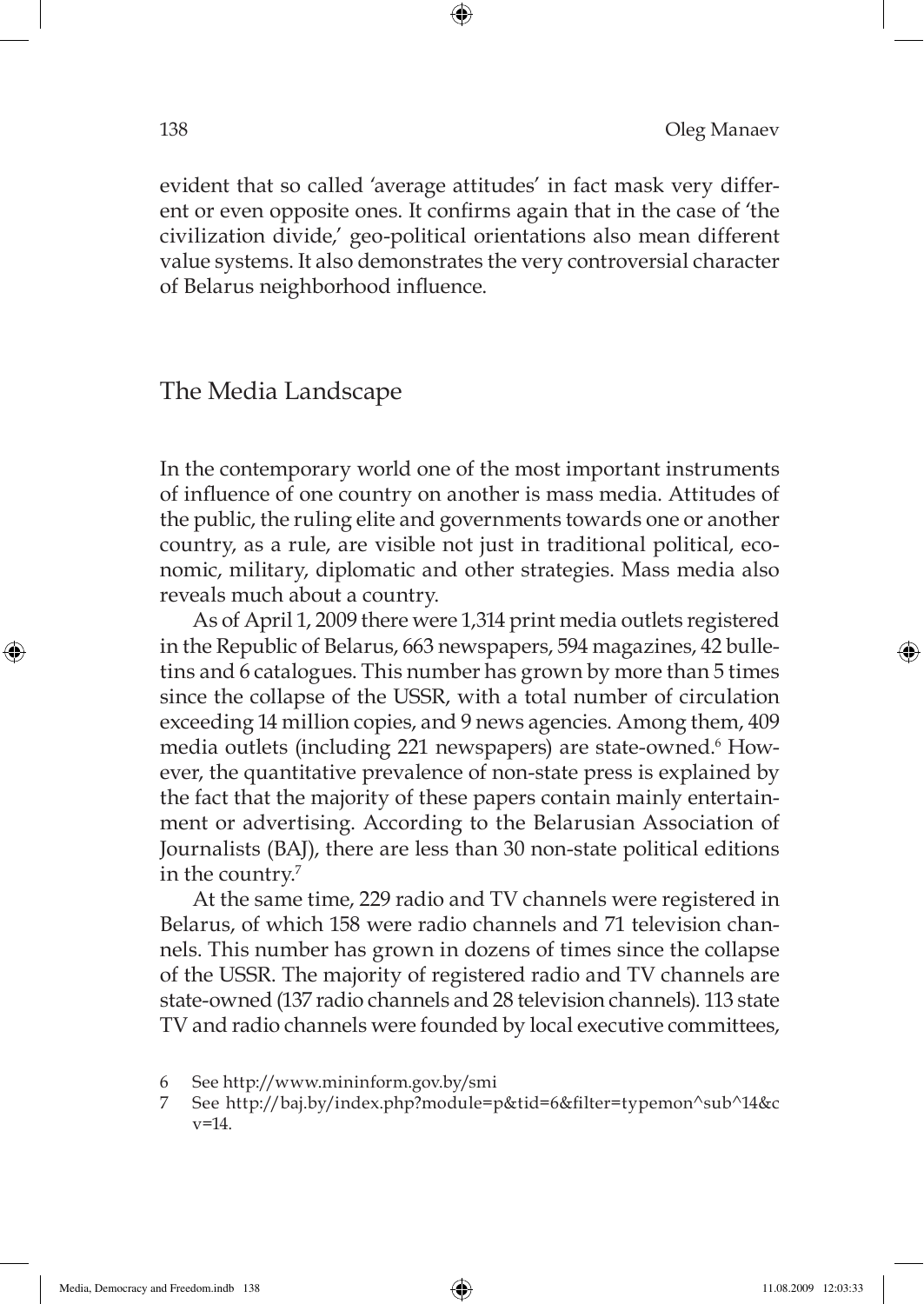and 60 – by local Councils of deputies. There are also 30 FM radio stations, 15 of which are based in Minsk.

⊕

Nevertheless, the fastest developing media sector is the Internet: today Belarusian external information gate width exceeds 12Gbit/ sec while a decade ago it was only 7 Mbit/sec<sup>8</sup> (i.e. has grown in 1.700 times).

However, despite the real 'information explosion', Belarusian media in general has not contributed significantly to the development of freedom and democracy. In fact, the situation is quite opposite: media contributed to the strengthening of authoritarianism. The major reason of this is that the authorities introduced almost total control over the media.

When, analyzing media's role in Belarus, the US based Committee to Protect Journalists (СPJ) noted in its 2008 Annual Report, that "In a February visit to Belarus State University, President Lukashenko bluntly outlined his regime's press policy. 'Media hold a weapon of mass destruction,' Lukashenko told journalism students, 'and they must be controlled by the state'». True to his word, Lukashenko signed into law a repressive media bill that promised to have sweeping ramifications. Signed in August 2008 and due to take effect in early 2009, the measure set up an obstacle course for journalists seeking government-issued accreditation, necessary to work as a reporter in Belarus. Journalists must obtain accreditations from multiple agencies, international journalists may not work without accreditation, and local and federal agencies have broad authority to deny accreditation without explanation. A new set of registration requirements illustrated the government's determination to obstruct news outlets. The bill required all news outlets to re-register with the government within a year, a provision that effectively granted authorities the power to pull licenses from existing news outlets that irritated or offended them. The cumbersome registration process required applicants to provide exacting detail on content, staffing, and business leadership. The measure also extended restrictions, for the first time, to Internet publications. The law-toughened sanctions, granted authority to suspend or close news outlets to both the Ministry of Information and state prosecutors if content is deemed

See http://news.tut.by/136404.html.

⊕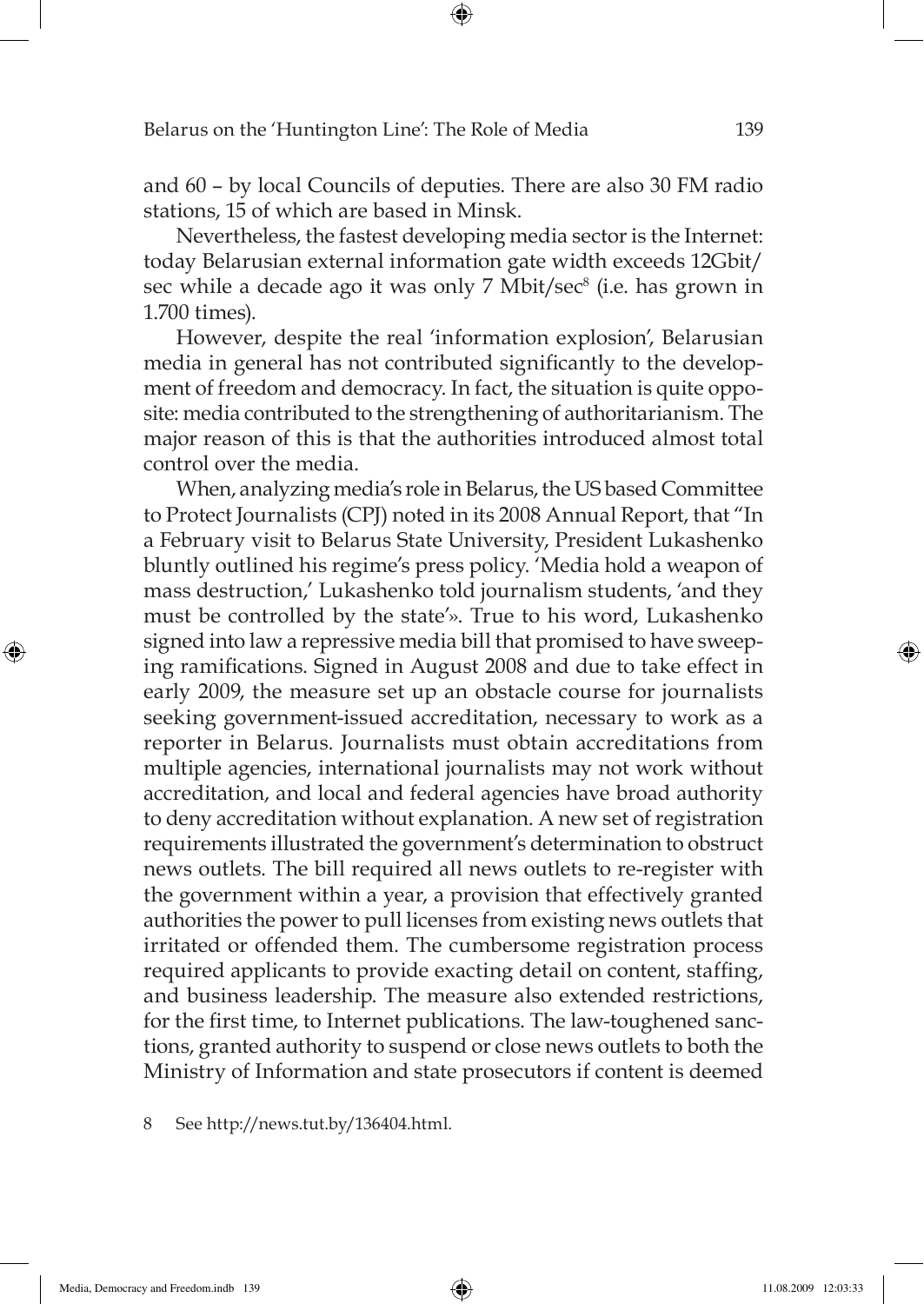inaccurate, defamatory, «not corresponding to reality,» or «threatening the interests of the state or the public.» The measure also banned media outlets from accepting aid from international groups. Even without the new law, the government was effective in «bringing discipline.» Throughout the year, authorities arrested and harassed independent journalists, confiscated equipment, and blocked distribution of independent newspapers."9

⊕

What is especially important, when analyzing Belarus media landscape in the context of a 'civilization divide' is the fact that "*the majority of printed publications are published in Russian – 572.* There are only 71 publications in the Belarusian language. *357 certifi cates of mass media registration specify 'Russian and other languages'* as the language of the edition and 299 editions specify 'Belarusian and other languages'. *Only 8 editions are published in other languages (English, Polish, Ukrainian, etc)*. The language situation on the airwaves, completely controlled by national and regional state authorities, is even worse. *Only 5% of registered TV and radio programs are produced in the Belarusian language*. 10

When discussing the domination of the Russian language in Belarusian media one should also keep in mind a massive presence of Russian media themselves. Major Russian TV Channels<sup>11</sup> broadcast directly in Belarus, and there are various so-called 'jointventure' or 'Russia-Belarus Union state' channels. TV Channels<sup>12</sup>, as well as Russian Radio.

To counter-balance domination of the state-run and pro-Russian media, the West began to increase its information presence within Belarus as well. In recent years the European Union, the US, and some Western governments allocated special resources for this aim. Thus, since October 2005 the Russian Service of Radio Deutsche Welle<sup>13</sup> started a daily program titled 'Belarusian Chronicles' for Belarus. The Russian Service of Euro News TV<sup>14</sup> began to cover Belarusian cases in its news programs from January 2006. New

- 12 For example 'NTV-Belarus', 'RTR-Belarus', 'MIR.'
- 13 Broadcast from Bonn.
- 14 Broadcast from Lyon.

⊕

Media, Democracy and Freedom.indb 140 edia and 140 edia and 11.08.2009 12:03:33

<sup>9</sup> See http://cpj.org/2009/02/attacks-on-the-press-in-2008-belarus.php#more.

<sup>10</sup> See http://baj.by/index.php?module=p&tid=6&fi lter=typemon^sub^14&c v=14.

<sup>11</sup> ORT, RTR, NTV, TNT and others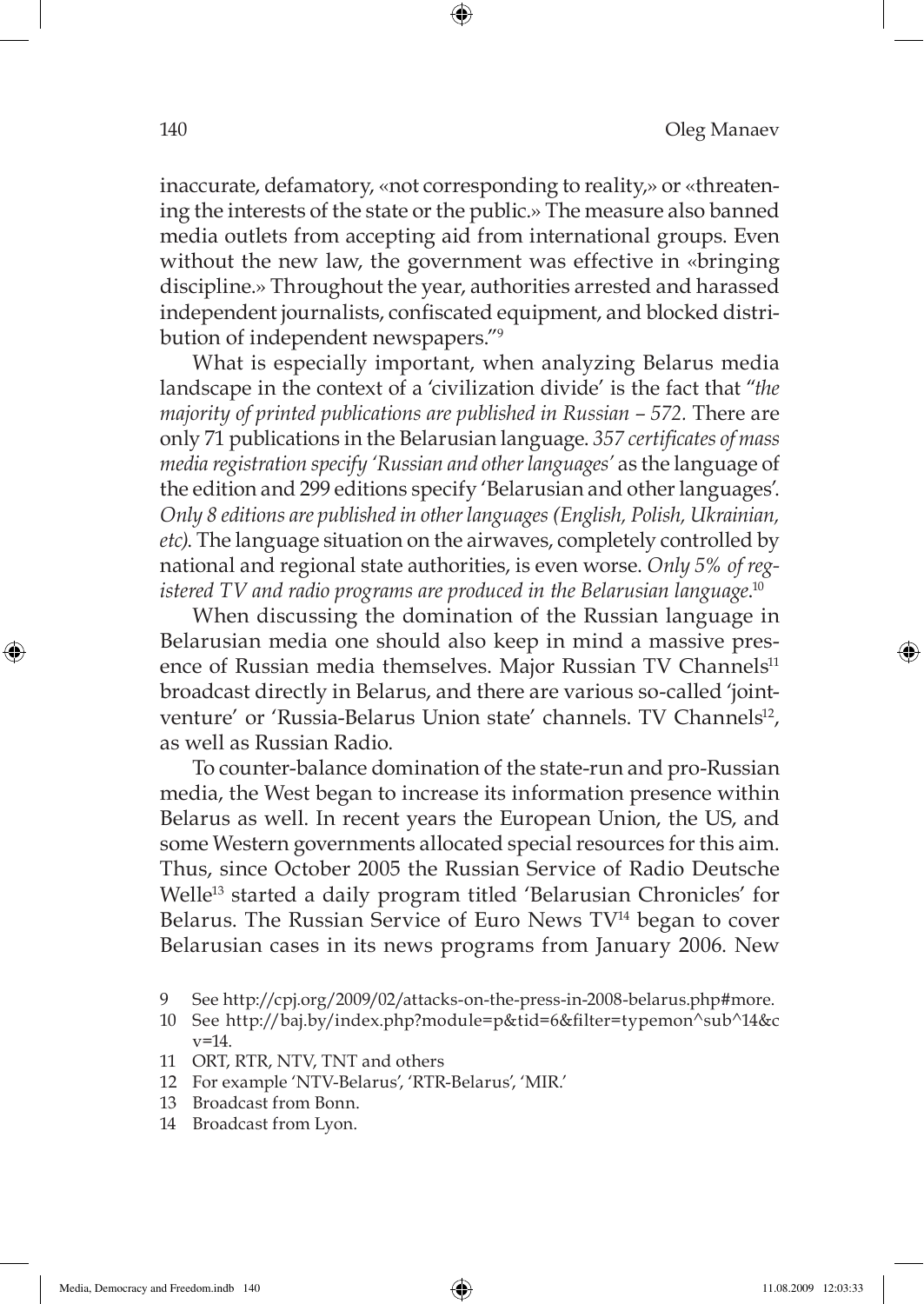European Radio started its broadcasting for Belarus from Warsaw in February 2006. At the same time US-Israel RTVi<sup>15</sup> started a special weekly program for Belarus. A new independent TV Channel BelSat, started broadcasting to Belarus from Warsaw in December 2007. Two independent Belarusian Radio stations, Radio Racia and Baltic Wave, re-started their broadcasting to Belarus from Belostok (Poland) and Vilnius (Lithuania) in 2006 as well (Manaev 2008).

⊕

However, these external media resources focusing on Belarus from both sides have a potential rather than actual influence, if estimated in numbers, print copies, Gbits/sec, and broadcasting hours. If a newspaper publishes millions of copies but sells only thousands, its real influence is insignificant.

What is the real audience of Russian and Western media in Belarus? Due to a common language, Russian TV Channels reach almost 90% of the population. Western media can reach large Belarusian audiences only if they broadcast in Belarusian or Russian, due to language barriers. Therefore, when speaking about the influence of Western media, the reference is only to those who offer their products in these languages.

| Options                                  | Watch | Do not watch | DA/NA |
|------------------------------------------|-------|--------------|-------|
| Belarusian Channels (BT, ONT, STV, etc.) | 92.4  | 6.7          | 0.9   |
| Russian Channels (ORT, RTR, NTV, etc.)   | 85.6  | 13.4         | 1.0   |
| Local Channels                           | 54.2  | 42.6         | 3.2   |
| Cable Channels                           | 43.3  | 53.0         | 3.7   |
| Satellite Channels                       | 19.8  | 77.2         | 3.0   |
| Euro News Russian Service                | 16.0  | 79.8         | 4.2   |
| Polish Channels                          | 7.8   | 87.9         | 4.3   |
| Special RTVI program for Belarus         | 5.8   | 90.1         | 4.1   |
| New TV Channel BelSat                    | 5.0   | 90.8         | 4.2   |

# Table 4: Distribution of Answers to the Question: "What TV channels do you watch?" (in percent)\*

According to a public opinion poll conducted by IISEPS on March 3-13, 2009.

15 Broadcasting in Russian from New York and Moscow.

⊕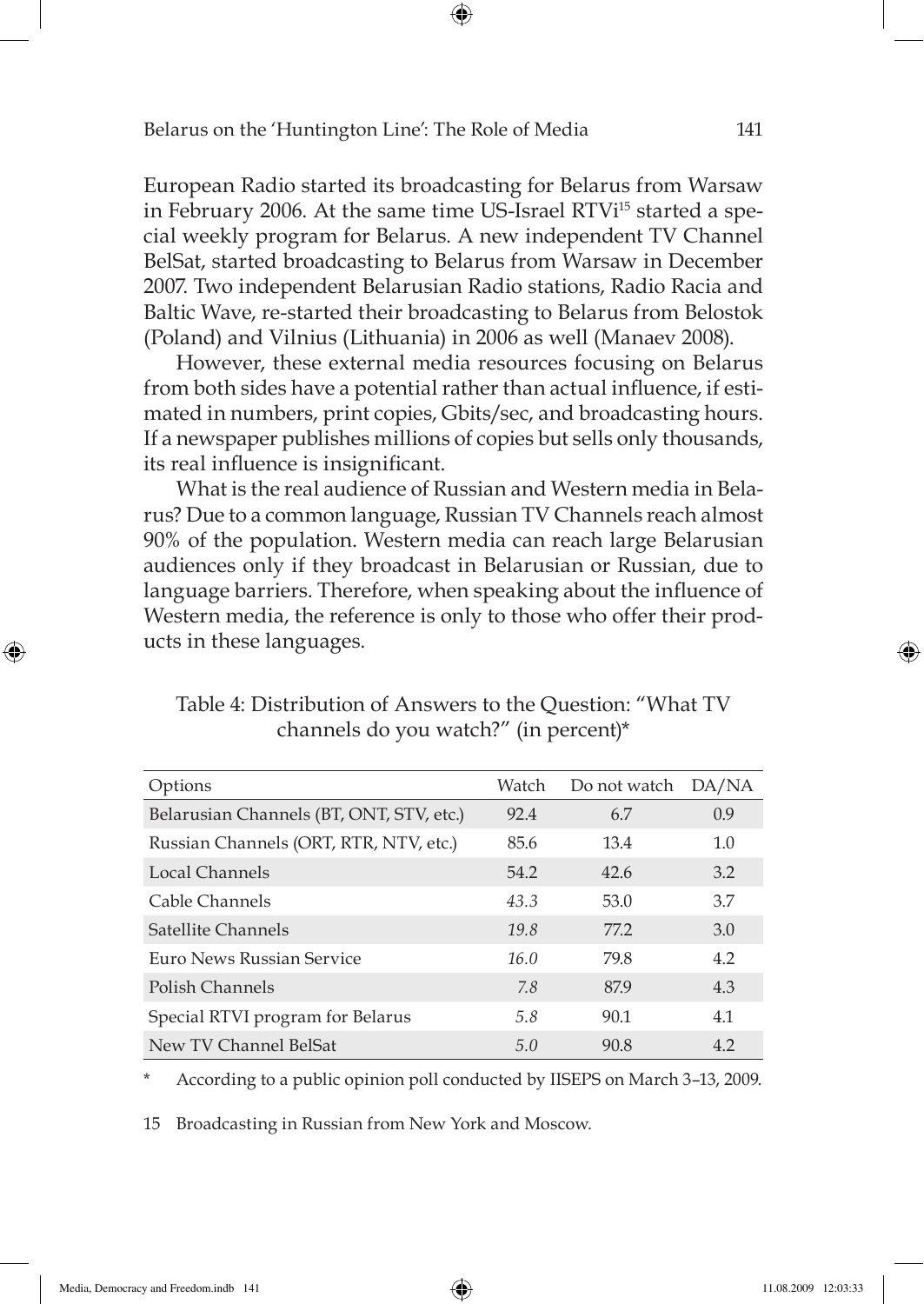According to this table, only the last five TV Channels are Western (despite the fact that over 130 cable TV companies operate in the media market, content of their broadcasting is controlled by the authorities). Moreover, we cannot just sum up all of them because their audiences in fact crossed each other. Cross correlation analysis shows that in total *one third* of Belarusians in different combinations watch foreign TV channels (Satellite, Polish, Euro News, RTVi) containing alternative (i.e. not controlled by the state) information.

⊕

Audiences for Western radio stations are somewhat smaller:

| Options                                  | Listen | Do not listen | DA/NA |
|------------------------------------------|--------|---------------|-------|
| Belarusian state-run radio               | 50.9   | 46.8          | 2.3   |
| Belarusian FM-radio stations             | 50.8   | 47.6          | 1.6   |
| Russian radio stations                   | 24.8   | 72.2          | 3.0   |
| Voice of America                         | 2.2    | 93.6          | 4.2   |
| European radio for Belarus               | 3.6    | 92.1          | 4.3   |
| Belarusian Service of radio Polonia      | 3.1    | 92.6          | 4.3   |
| Radio Racia                              | 2.4    | 93.4          | 4.2   |
| BBC (from London)                        | 2.3    | 93.3          | 4.4   |
| Russian Service of radio Liberty         | 2.3    | 93.5          | 4.2   |
| <b>Baltic Wave</b>                       | 2.2    | 93.5          | 4.3   |
| Belarusian Service of radio Liberty      | 2.1    | 93.7          | 4.2   |
| "Belarusian Chronicles" of Deutche Welle | 1.6    | 94.4          | 4.0   |
| Belarusian Service of Radio Sweden       | 1.1    | 94.6          | 4.3   |

Table 5: Distribution of Answers to the Question: "What radio stations do you listen to?" (in percent)\*

According to a public opinion poll conducted by IISEPS on March 3-13, 2009.

In total *about 10%* of Belarusians listen to at least one of the above Western radio stations. Comparative analysis shows that if watching foreign TV Channels in Belarus is gradually increasing, listening of

⊕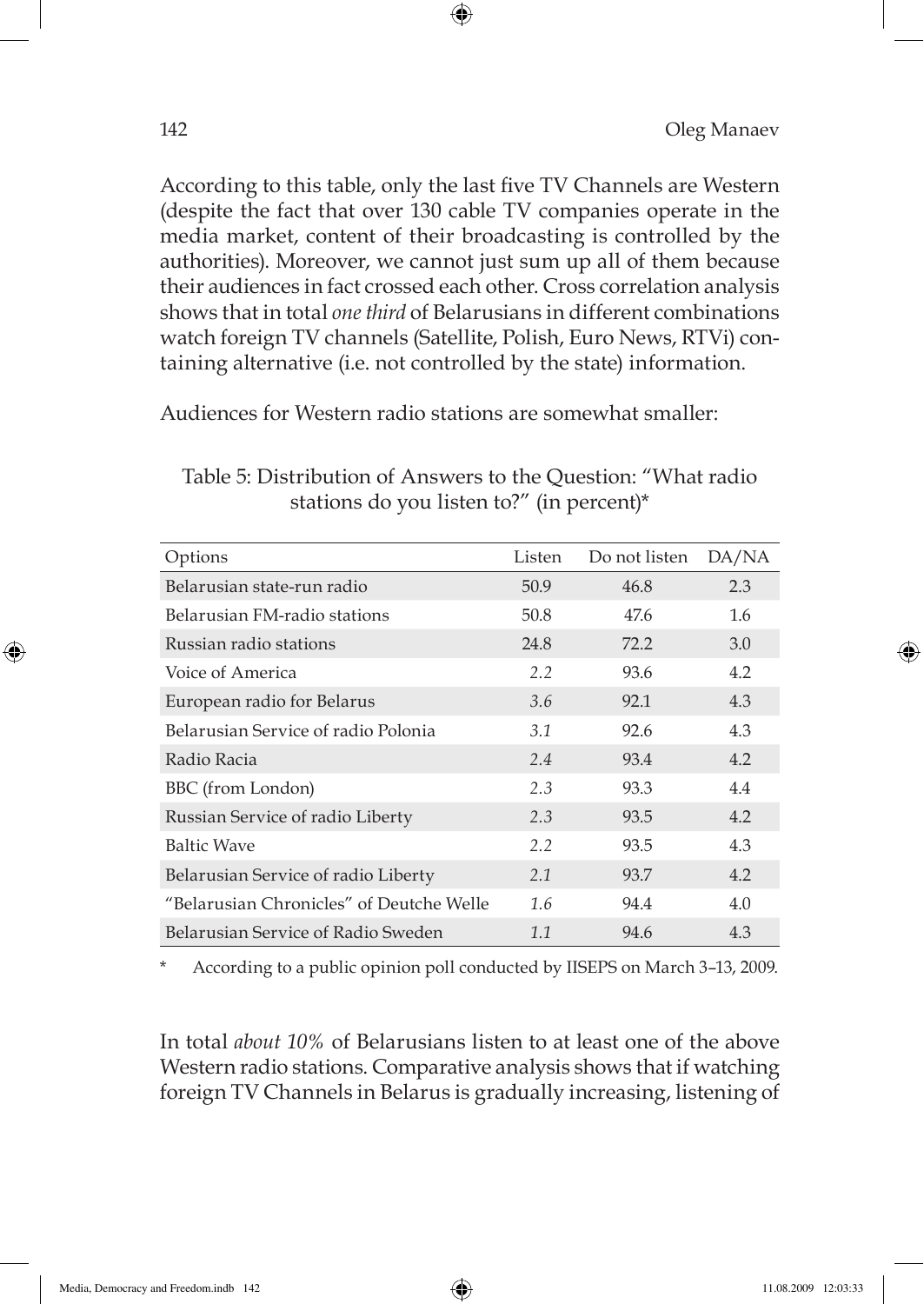foreign radio stations is gradually decreasing (from 15% just some years ago).

⊕

Although not all Internet resources used by Belarusians are from outside the country, in fact, the authorities do not control most of them, and in this sense one could equate them with outside information sources. According to IISEPS polls, approximately one third of Belarusians today use the Internet. Almost two thirds of them are regular users, i.e. use Internet daily and a few times a week, and almost half spend more than one hour. At the same time, Belarusians use Internet mostly for communicating (e-mailing), getting professional information and entertainment, rather than getting public and political information. In the light of the above analysis it is not surprising that those who use non-Belarusian Internet resources (over 30%) is almost two times more than those who use Belarusian ones (Manaev 2005).

 A sizable percentage of Belarusians consume Western media product. *51% of respondents* watch foreign TV Channels, listen to Western radio stations, use Internet, or do a combination of all three. If we add those people who have either a VHS or DVD player (two thirds of all respondents) or both (one-quarter) and could watch Western movies, the audience of Western media is in the millions.

# The Influence of Outside Information

However, even large audiences for Western (European) and Russian (Eurasian) media does not give an indication of their real influence on Belarusians. Perhaps, Belarusians accept information, which only confirms their expectations and habits, i.e. in fact this influence is not alternative to national media?

Those respondents who believe Belarus should establish closer relations with the EU have much more pro-democratic values than those who choose NIS (Ukraine), and the latter have more prodemocratic values than those who choose Russia. However, it is not enough to make a conclusion about their influence on Belarus in

⊕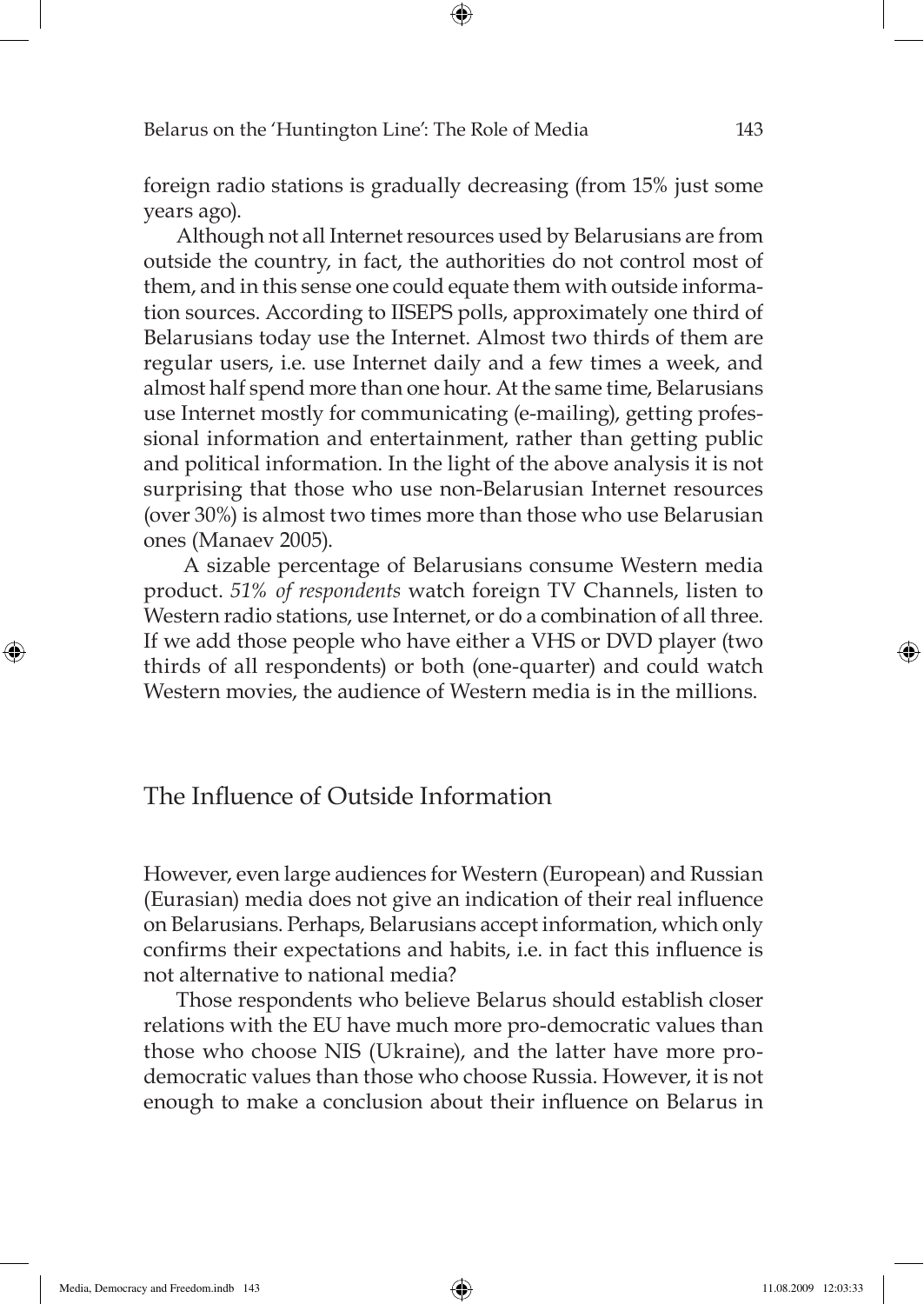terms of freedom and democratic changes (Table 3). Perhaps, Belarusians have a wrong image of their neighbors, and associate them with irrelevant features.

⊕

To avoid this uncertainness we should deepen our analysis.

Responding to the question: "To what extent does the information that you received from official sources (including state-run media) correspond with your real life?" in March 2009, 40% of respondents said "completely or to some extent not" while "completely yes" – 16.3% and "partly yes" 43.3%. Only 46.7% responded positively to the question: "Do you have enough access to information about the current political situation in Belarus?" while 52.9% responded negatively. This clearly reveals a huge need for unbiased information and well-grounded analysis of 'real life' inside and outside the country.

As for national media, most of Belarusians are aware of existing restrictions:

| Table 6: Distribution of Answers to the Question: "How do you |  |  |
|---------------------------------------------------------------|--|--|
| assess mass media in Belarus?" (in percent)*                  |  |  |

| Options                                                         | $\%$ |
|-----------------------------------------------------------------|------|
| Mass media in Belarus is independent                            | 13.1 |
| Mass media in Belarus is dependent                              | 43.6 |
| Some mass media in Belarus is independent, and the other is not | 29.4 |
| DA/NA                                                           | 13.9 |
|                                                                 |      |

According to a public opinion poll conducted by IISEPS on March 3-13, 2009.

Responding to the next question: "If you believe mass media in Belarus is dependent, then on whom is it dependent on *(multiple choice)?"* our respondents clarified all "the circumstances". Of those who believe media in Belarus are dependent 76.6% said "on the President", and 38.7% – "on other authorities" (total number exceeds two thirds of all the respondents), while only 15.5% – "on international institutions and foreign capital", 14.1% – "on audience's demands",

⊕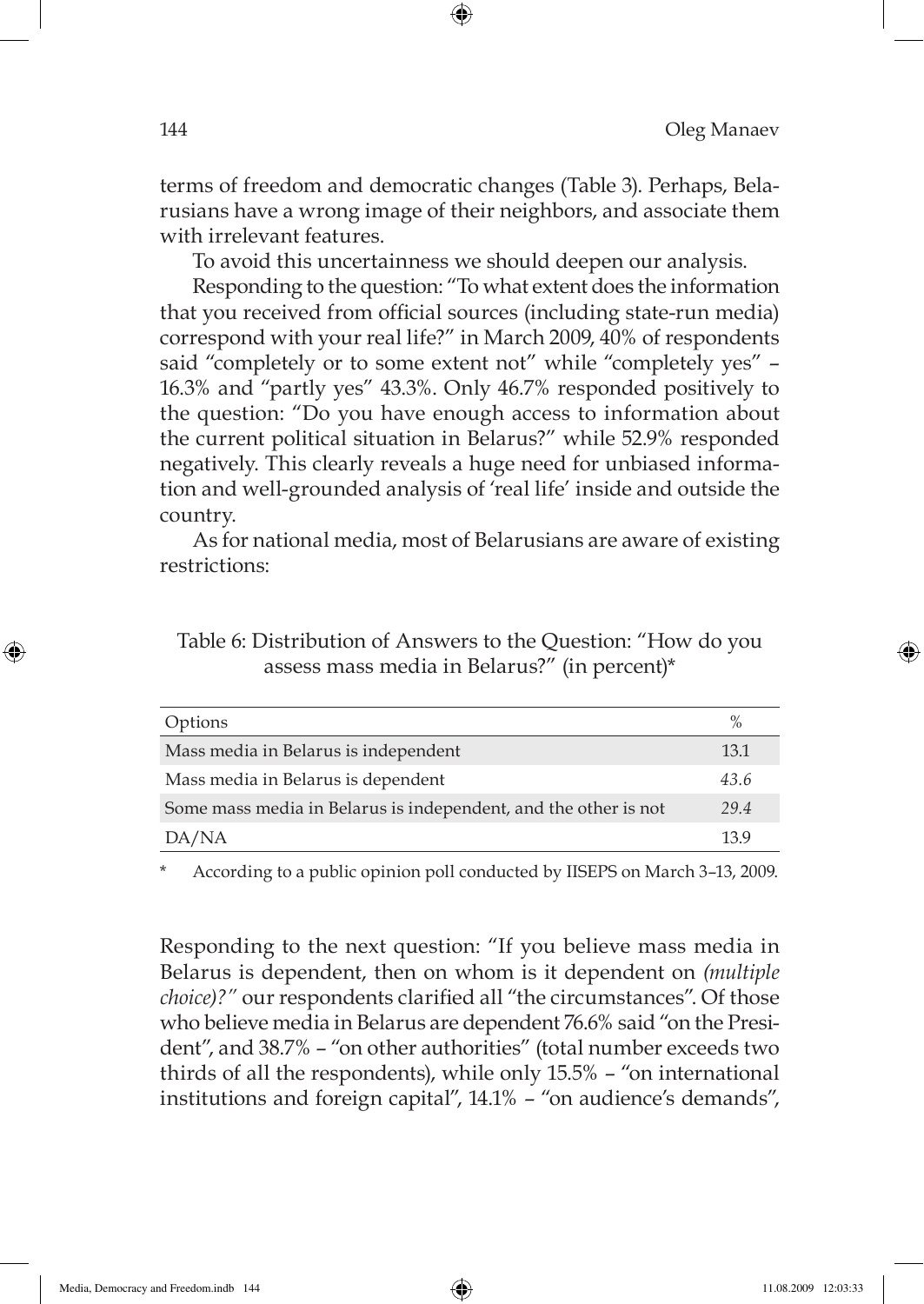13.1% – "on corporate interests of journalists", 10% – "on political parties and public associations", and 1.1% – "on Belarusian business". Responding to the question: "In your opinion, whose interests should Belarusian mass media express *(multiple choice)?"* over three quarters of respondents said "public interests", and less than one third – that of "the state".

⊕

This clearly demonstrates that approximately half of Belarusian society has unsatisfied information needs, yet also understands that existing national media system could not do this by political reasons. It also means that many of those who try to get information from outside sources are really seeking alternatives.

What alternatives do they get from both sides of 'the Huntington line'?

Research conducted by IISEPS in 2006–2007, using a special methodology of computer content analysis through Internet search systems (Google, Yahoo, etc.), shows that Belarus does not get regular or in depth coverage by Western media because it is considered a "stable" country. Relations between Belarus and the EU are covered mainly within "active political discourse", and do not play a sufficient role. Russian media reporting on Belarus does not cover activities of opposition, which is one of the important public actors in the country, and that is why is not representative as well (Bykovski 2007). And even this quite formal analysis<sup>16</sup> proved that "the world pictures" offered by the western and Russian media or, in other words, "framing" and "agenda setting" significantly differ from each other, as well as from Belarusian national media.

Table 7 provides a comparative analysis of public attitudes among those Belarusians who watch Western or Russian TV Channels or listen to Western radio stations:

Obviously, audience s of Western media (primarily TV Channels) generally have much more pro-democratic values than Russian media audiences. This is despite many Belarusians, even those who get information from the Western media, have traditional suspicious attitudes towards them. Thus, responding to the question: "In your opinion, how do Western radio stations report on life in

⊕

<sup>16</sup> It did not pay special attention to the Western media broadcasting to Belarus mentioned above.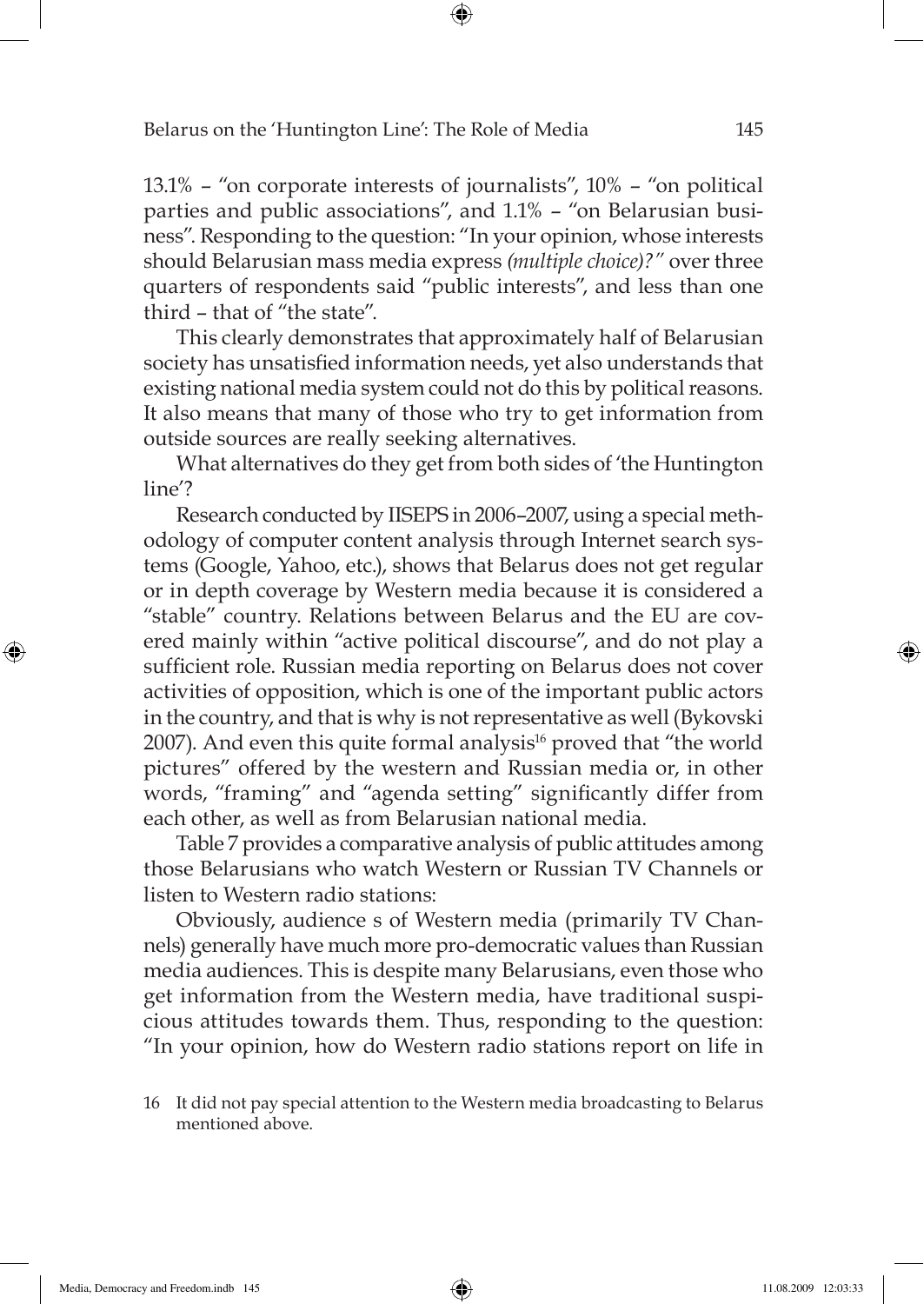# Table 7: Public Attitudes of Respondents Who Watch Western or Russian TV Channels or Listen to Western Radio Stations (in percent)\*

 $\bigoplus$ 

| Public attitudes                                                                           | Western<br>TV<br>(19.0) | Western<br>Radio<br>(14.0) | Russian<br>TV<br>(79.3) |
|--------------------------------------------------------------------------------------------|-------------------------|----------------------------|-------------------------|
| In general, is the situation in our country developing in a right or a wrong<br>direction? |                         |                            |                         |
| In a right direction                                                                       | 32.8                    | 45.3                       | 58.3                    |
| In a wrong direction                                                                       | 54.3                    | 42.7                       | 30.2                    |
| Do you feel opposition should exist in Belarus?                                            |                         |                            |                         |
| Yes                                                                                        | 75.9                    | 65.5                       | 57.6                    |
| No                                                                                         | 16.6                    | 28.1                       | 29.5                    |
| Do you feel yourself in opposition to the authorities?                                     |                         |                            |                         |
| Yes                                                                                        | 30.8                    | 30.8                       | 16.7                    |
| No                                                                                         | 59.3                    | 56.6                       | 73.1                    |
| Should authorities start negotiations with the EU or with opposition as well?              |                         |                            |                         |
| Yes, because only through negotiations our<br>society could reach public accord            | 53.2                    | 50.6                       | 49.1                    |
| No, because opposition represents nobody                                                   | 12.1                    | 16.4                       | 22.6                    |
| No, because authorities violate human rights<br>and laws                                   | 28.9                    | 27.3                       | 18.3                    |
| Whom did you vote for during the Presidential election in 2006?                            |                         |                            |                         |
| For A. Lukashenko                                                                          | 27.2                    | 39.6                       | 49.1                    |
| For A. Kozulin                                                                             | 11.1                    | 8.0                        | 6.8                     |
| For A. Milinkevich                                                                         | 35.5                    | 26.2                       | 16.9                    |
| What is your opinion on the imprisonment of former Presidential candidate<br>A. Kozulin?   |                         |                            |                         |
| He was sentenced fairly and should be<br>punished                                          | 13.0                    | 18.3                       | 26.3                    |
| He was sentenced unfairly and should be<br>released                                        | 57.7                    | 48.0                       | 35.7                    |
| Should Belarus initiate a process of integration with EU?                                  |                         |                            |                         |
| Yes                                                                                        | 66.7                    | 58.2                       | 46.9                    |
| No                                                                                         | 24.2                    | 31.6                       | 39.5                    |
| Should Belarus become a member of the EU?                                                  |                         |                            |                         |
| Yes                                                                                        | 50.5                    | 56.0                       | 33.8                    |
| No                                                                                         | 36.7                    | 35.2                       | 50.4                    |

 $\bigoplus$ 

 $\bigoplus$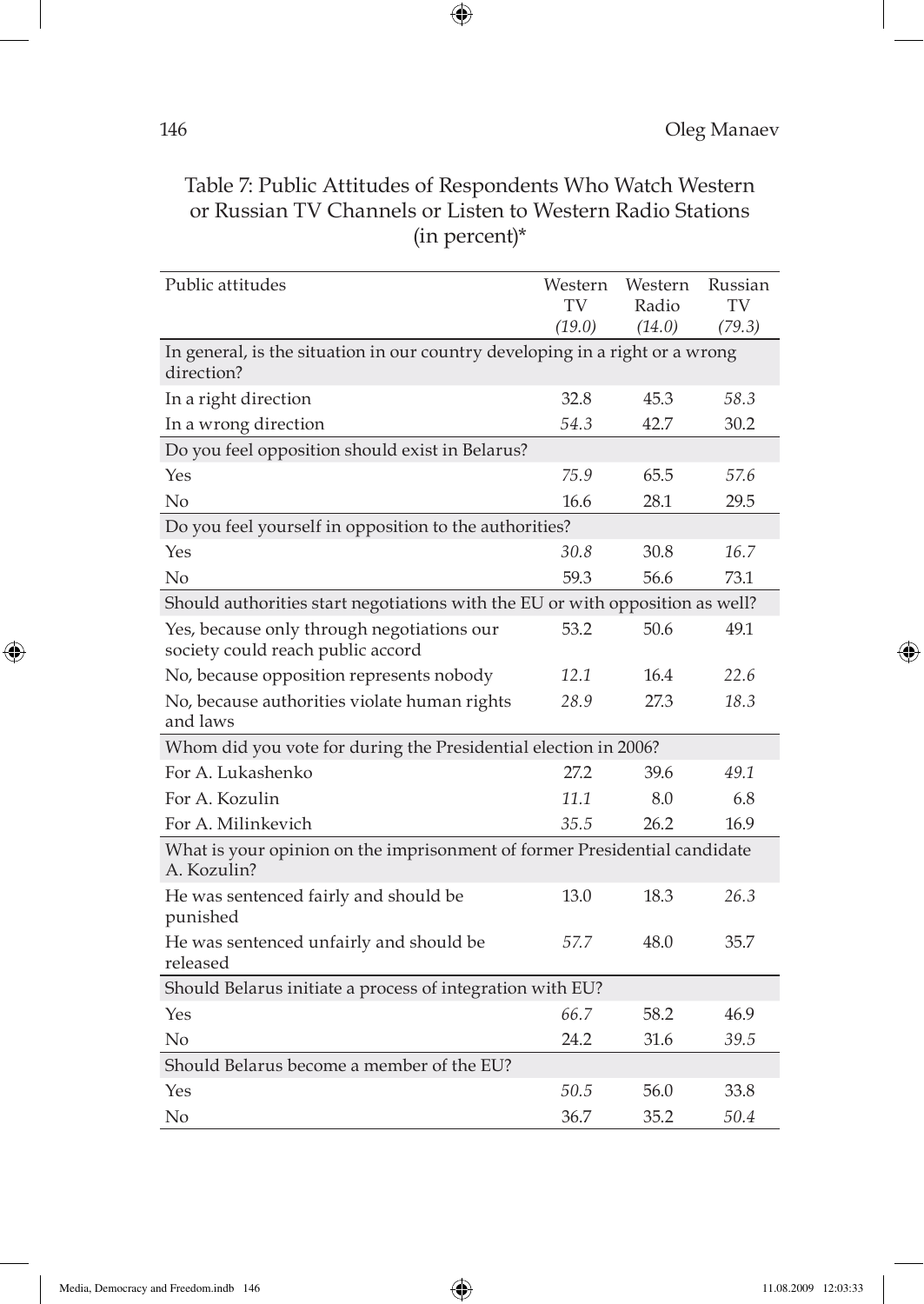| Public attitudes                                                                                                                   | Western<br>TV | Western<br>Radio | Russian<br>TV |
|------------------------------------------------------------------------------------------------------------------------------------|---------------|------------------|---------------|
|                                                                                                                                    | (19.0)        | (14.0)           | (79.3)        |
| If you have to make a choice between integration with Russia or the EU,<br>which would you prefer?                                 |               |                  |               |
| Integration with Russia                                                                                                            | 31.3          | 41.8             | 47.5          |
| Integration with the EU                                                                                                            | 58.8          | 42.5             | 34.9          |
| What variant of Belarus-Russia integration would you prefer?                                                                       |               |                  |               |
| Relations between Belarus and Russia should<br>be the same as with other countries                                                 | 56.5          | 43.2             | 42.3          |
| Belarus and Russia should create a Union of<br>independent states with close political and<br>economic relations                   | 29.7          | 36.3             | 44.0          |
| Belarus and Russia should integrate into one<br>state                                                                              | 8.4           | 14.1             | 7.9           |
| In case a price rise for Russian gas and oil seriously affects your family, would<br>you accept Belarus incorporation into Russia? |               |                  |               |
| Yes                                                                                                                                | 23.5          | 33.7             | 31.4          |
| No                                                                                                                                 | 71.1          | 56.8             | 57.5          |
| What definition does Europe associate with?                                                                                        |               |                  |               |
| Democracy                                                                                                                          | 59.1          | 33.0             | 42.6          |
| Degradation                                                                                                                        | 6.9           | 12.3             | 10.3          |
| On May 1, 2004 Poland, Lithuania and Latvia joined EU. In your opinion, how<br>has the life of their citizens changed since then?  |               |                  |               |
| Improved                                                                                                                           | 39.7          | 43.8             | 27.9          |
| Remains the same                                                                                                                   | 32.7          | 32.0             | 33.2          |
| Deteriorated                                                                                                                       | 10.2          | 12.4             | 18.8          |
| Do you support the OCSE democratization demands to Belarusian authorities<br>(four demands, June 1999)?                            |               |                  |               |
| Yes                                                                                                                                | 66.5          | 57.9             | 48.1          |
| No                                                                                                                                 | 33.5          | 42.1             | 51.9          |
| Do you support the EU democratization demands to Belarusian authorities<br>(twelve demands, November 2006)?                        |               |                  |               |
| Yes                                                                                                                                | 44.3          | 34.1             | 31.5          |
| No                                                                                                                                 | 55.7          | 65.9             | 68.5          |

 $\bigoplus$ 

\* According to public opinion poll conducted by IISEPS on May 5-–5, 2007. Read by columns. DA/NA is eliminated for easy perception.

 $\bigoplus$ 

 $\bigoplus$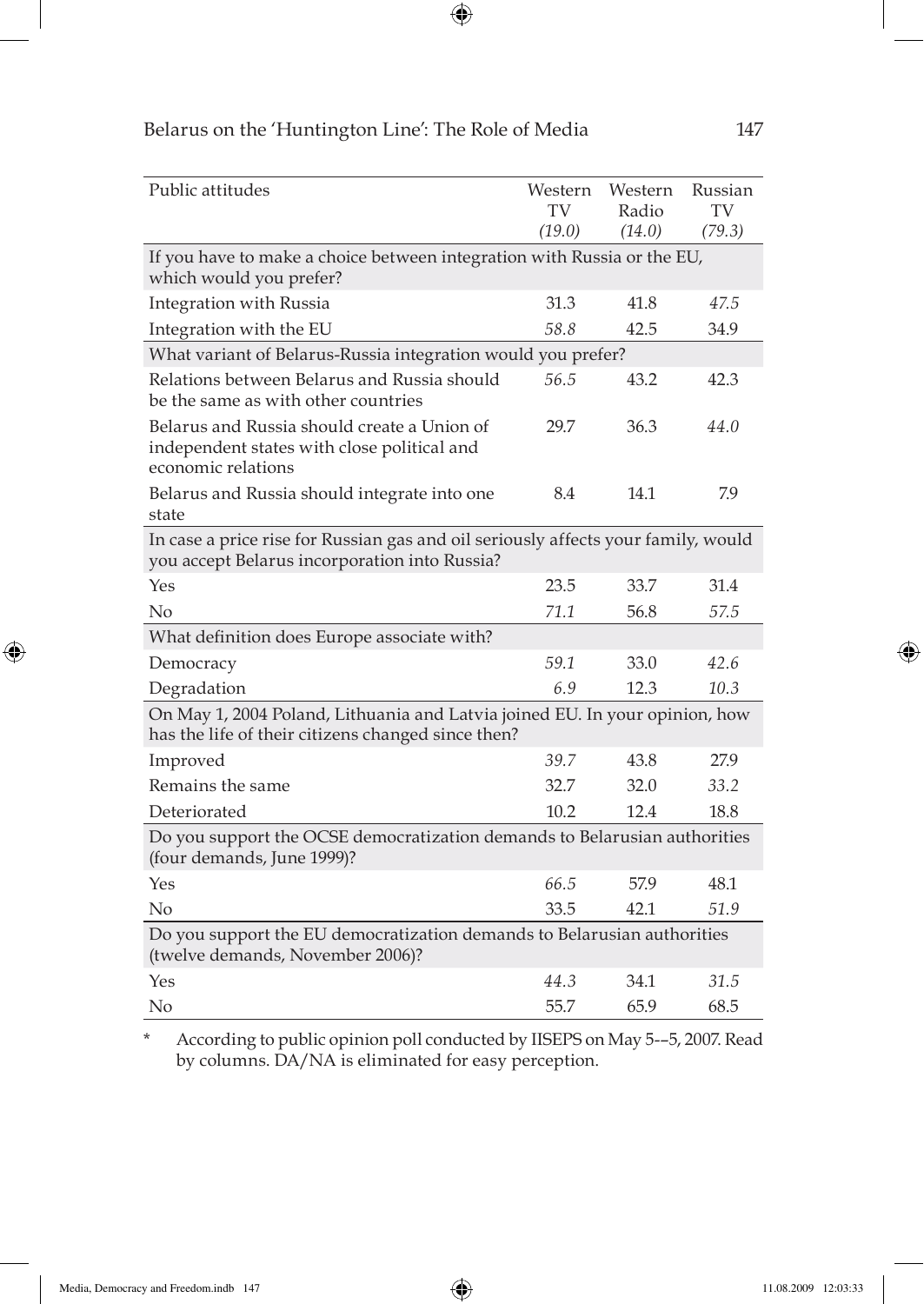Belarus?" equal number of respondents (22%) said "coverage is unbiased" and "coverage is biased" (with 56% of DA/NA). Of course, we cannot say that these attitudes are a direct result of media influence. Many people choose some particular media because their "world picture" coincides with their own picture. Nevertheless, it seems that ideas and values of these audiences are supported, consolidated and expressed by mass media. In this way, media influence their audience. It also proves that Western and Russian media promotes different values to Belarusian audiences.

⊕

### The Role of Communication Mediators

However, as mass communication theory states, 'framing' and 'agenda setting' do not determine a final influence. Influencing is a complicated process because perception of information is mediated by a person's attitudes and communication itself. As a rule, there is a 'two-step communication flow' when perception of information is mediated by so called 'public opinion leaders' or 'communication mediators'(McQuail 2005). Indeed, this is twice as important when we speak about information influence from outside the country, especially when the audience has suspicious attitudes to these sources and prefer to rely on competent opinions.

According to the a recent IISEPS opinion poll, 13.5% of respondents "constantly" and 50.1% "occasionally" discussed public and political news with their relatives, friends, and colleagues. Another, higher level of 'mediating' is discussing information not just with relatives and friends but also with the public. According to the same poll, 11.7% of respondents during the last three years experienced speaking in public (i.e. at various meetings, concerts, mass media, etc.), including 6.8% – several times, and 2% – many times. Moreover, there is a close correlation between two forms of communication mediating: among those who discuss news constantly, 25.6% speak in public, among those who discuss news occasionally – 13.1%, and among those who never discuss news – only 4.4%. In total,

⊕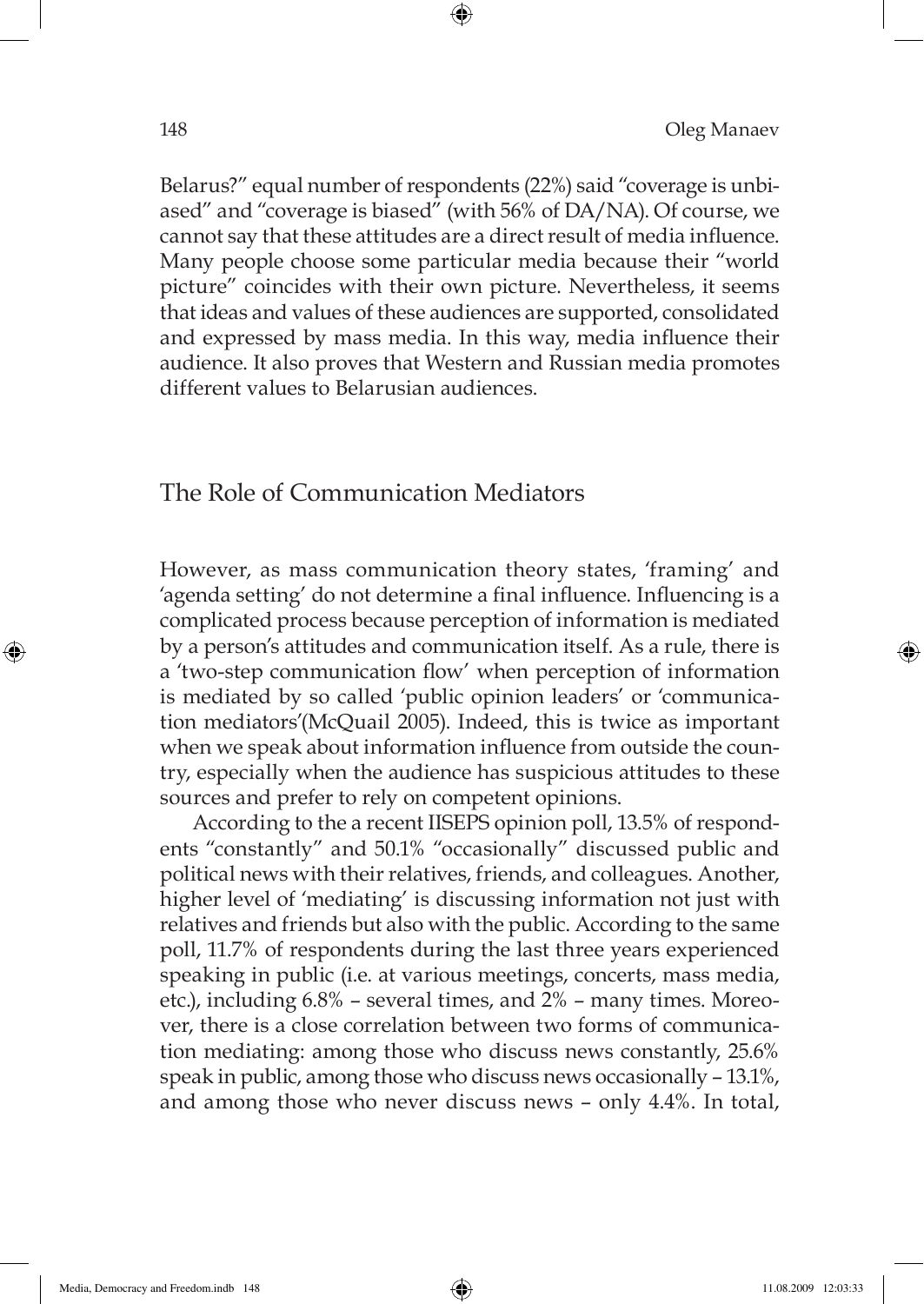those who are involved in both activities consist of almost 10% of all respondents. This is exactly those 'communication mediators' who (re)transmit and (re)interprets outside information flows inside the country, and according to communication theory, largely determine their final influence.

⊕

Now we should check is there any correlation between 'communication mediating' and use of Western media. Could we really consider these people as a crucial agents of the 'two-step communication flow'? For this purpose I will examine various communication activities among audiences of Western media (those who, in various combinations, either watch foreign TV Channels or listen to Western radio stations or use Internet), and audiences of non-Western media):

Obviously, audiences of Western media are more actively included in various communication infrastructures than audiences of non-Western media. Of course, this higher level of communication activity cannot be explained by use of Western media only. Thus, this audience is much younger (there are three times more respondents under 30 years among the audience than among non-audience), and educated (there are two times more respondents with high/college education among the audience than among non-audience). However, demographic factors rather predispose for various activities than pre-determine them (for example, the age factor does not correlate with 'communication mediating' at all). Therefore, we could suppose that the use of Western media to some extent 'activates' interest in public issues and the intention to 'share' this interest with others.

However, the the crucial question for identifying a role of 'communication mediators' in Western media influence on Belarusian audience is their attitudes to important social, economic, and political issues. Do they really 'transmit' the values of Western media information to others? Theoretically speaking, they could disavow or even discredit these values in favor of the Belarusian regime (as Soviet propagandists did decades ago). In other words, should we define a role of 'communication mediators' as agents of so-called 'stability' (i.e. pattern of the authorities) or agents of change (i.e. pattern of the democratic forces)? For final clarification, I will examine public attitudes of 'communication mediators' and 'non-mediators':

⊕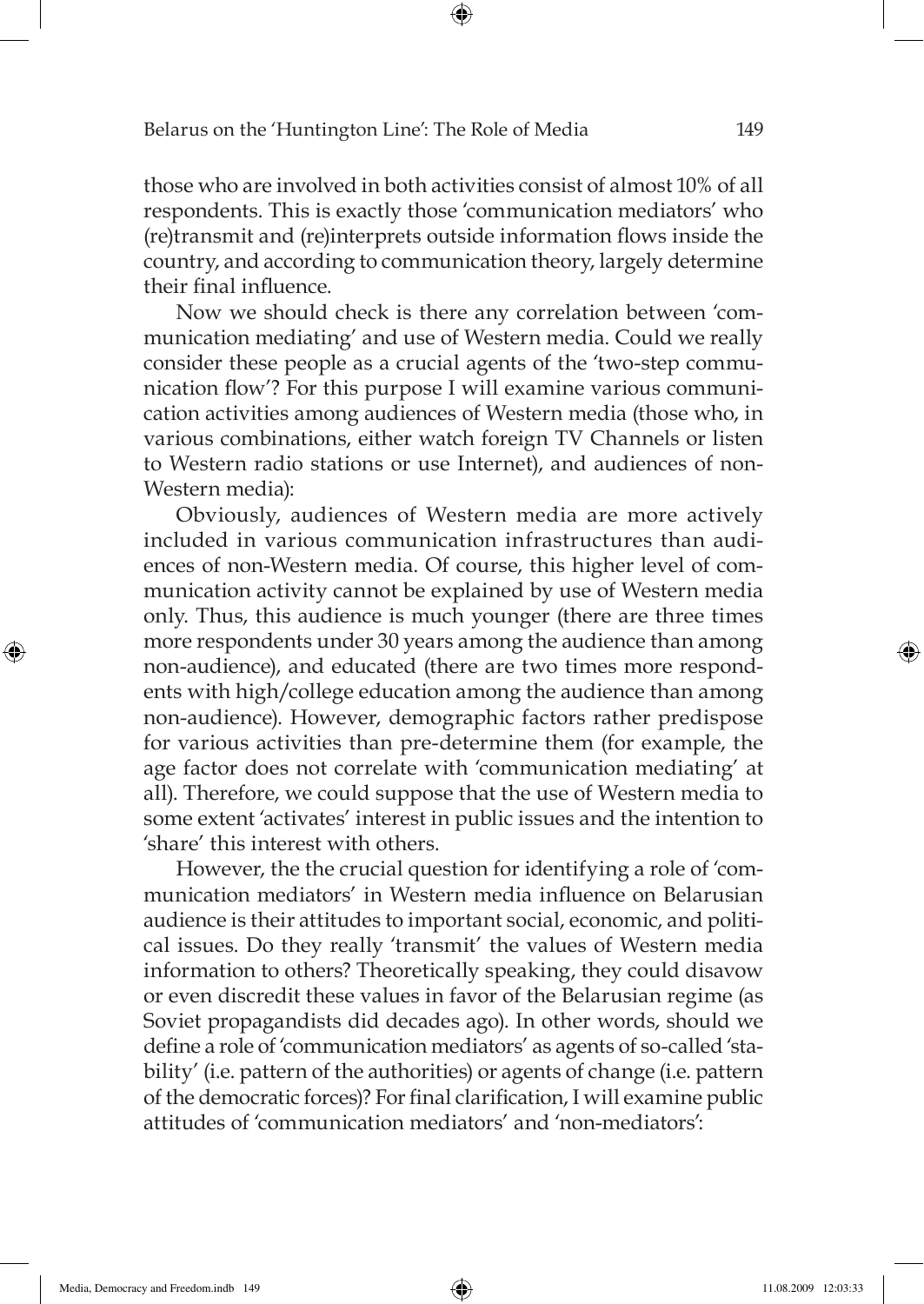| Communication activities                                                                                                                  | Audience of<br>Western<br>media $(51)$ | Audience of<br>Non-Western<br>media (49) |  |  |
|-------------------------------------------------------------------------------------------------------------------------------------------|----------------------------------------|------------------------------------------|--|--|
| To what extend information from official sources correspond with your real<br>life?                                                       |                                        |                                          |  |  |
| Completely yes (16.3)                                                                                                                     | 8.2                                    | 24.7                                     |  |  |
| Partly yes (43.3)                                                                                                                         | 42.8                                   | 43.9                                     |  |  |
| Partly not (22.6)                                                                                                                         | 24.1                                   | 21.2                                     |  |  |
| Completely not (17.4)                                                                                                                     | 24.6                                   | 9.9                                      |  |  |
| Do you have enough access to information about current political situation in<br>Belarus?                                                 |                                        |                                          |  |  |
| Yes $(46.7)$                                                                                                                              | 40.9                                   | 52.8                                     |  |  |
| No (52.9)                                                                                                                                 | 59.1                                   | 46.6                                     |  |  |
| Have you spoken in public (at meetings, concerts, mass media, etc.) during last<br>three years?                                           |                                        |                                          |  |  |
| Yes, one time/several times/many times (11.7)                                                                                             | 18.0                                   | 5.1                                      |  |  |
| No (87.9)                                                                                                                                 | 82.0                                   | 94.9                                     |  |  |
| Do you discuss public and political problems with your relatives, friends and<br>colleagues?                                              |                                        |                                          |  |  |
| Constantly (13.8)                                                                                                                         | 18.9                                   | 8.5                                      |  |  |
| Time to time (50.1)                                                                                                                       | 53.7                                   | 46.4                                     |  |  |
| No (35.6)                                                                                                                                 | 27.1                                   | 44.5                                     |  |  |
| Have:                                                                                                                                     |                                        |                                          |  |  |
| Mobile phone (63.7)                                                                                                                       | 81.7                                   | 44.9                                     |  |  |
| Videotape recorder and DVD player (24.4)                                                                                                  | 32.0                                   | 12.8                                     |  |  |
| During last year got:                                                                                                                     |                                        |                                          |  |  |
| various information materials (independent<br>newspapers, leaflets, etc.) in mail box on<br>public and political issues (22.4)            | 27.6                                   | 17.0                                     |  |  |
| acquainted (via mass media, leaflets, inter-<br>personal communications, etc.) with results<br>of independent public opinion polls (20.5) | 30.4                                   | 10.3                                     |  |  |

# Table 8: Communication Activities Among Audiences of Western Media and Audiences of non-Western media (in percent)\*

 $\bigoplus$ 

\* According to public opinion poll conducted by IISEPS on March 3–13, 2009. Read by columns. DA/NA is eliminated for easy perception. Percentage of all respondents is in brackets.

 $\bigoplus$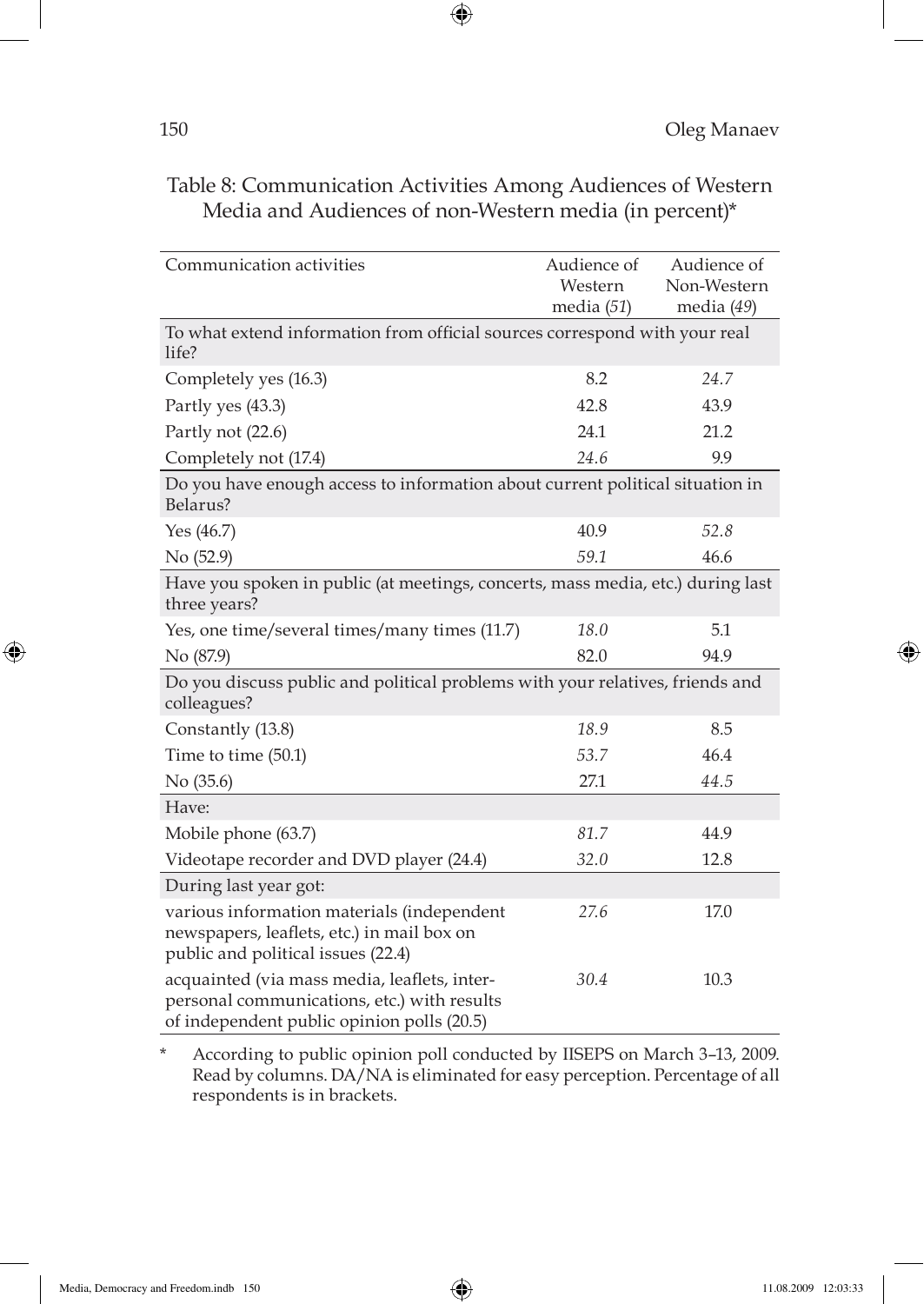$\bigoplus$ 

| Public attitudes                                                                            | Discuss public & political news: |                  |  |  |
|---------------------------------------------------------------------------------------------|----------------------------------|------------------|--|--|
|                                                                                             | Constantly<br>(13.8)             | Rarely<br>(35.6) |  |  |
| On January 2, 2009 national currency was devaluated by 20.5%. Was it<br>unexpected for you? |                                  |                  |  |  |
| It was absolutely unexpected                                                                | 35.2                             | 68.1             |  |  |
| I did not exclude it could happen                                                           | 42.4                             | 23.7             |  |  |
| I was sure it would happen                                                                  | 20.5                             | 6.7              |  |  |
| Who is to blame for deterioration of the economic situation in the country?                 |                                  |                  |  |  |
| President                                                                                   | 57.9                             | 42.1             |  |  |
| Government                                                                                  | 59.3                             | 44.9             |  |  |
| West                                                                                        | 27.6                             | 30.7             |  |  |
| Russia                                                                                      | 11.9                             | 10.0             |  |  |
| How do you assess in general the political situation in Belarus?                            |                                  |                  |  |  |
| Good/normal                                                                                 | 37.3                             | 60.7             |  |  |
| Tense/critical                                                                              | 60.7                             | 31.5             |  |  |
| On your opinion, is the country in general going in right or wrong direction?               |                                  |                  |  |  |
| In right direction                                                                          | 32.4                             | 48.6             |  |  |
| In wrong direction                                                                          | 50.0                             | 23.0             |  |  |
| Do you consider yourself as supporter or opponent for the ruling authorities?               |                                  |                  |  |  |
| Supporter                                                                                   | 25.4                             | 41.9             |  |  |
| Opponent                                                                                    | 39.7                             | 13.9             |  |  |
| Indifferent                                                                                 | 28.2                             | 39.7             |  |  |
| What opinion do you share?                                                                  |                                  |                  |  |  |
| Belarus needs changes                                                                       | 72.4                             | 57.7             |  |  |
| Belarus needs stability                                                                     | 17.6                             | 13.4             |  |  |
| Do you consider yourself as European, associated with European history and<br>culture?      |                                  |                  |  |  |
| Yes                                                                                         | 52.2                             | 34.1             |  |  |
| No                                                                                          | 42.1                             | 55.7             |  |  |

# Table 9: Public Attitudes of 'Communication Mediators' and 'Non-Mediators', (in percent)\*

 $\bigoplus$ 

 $\bigoplus$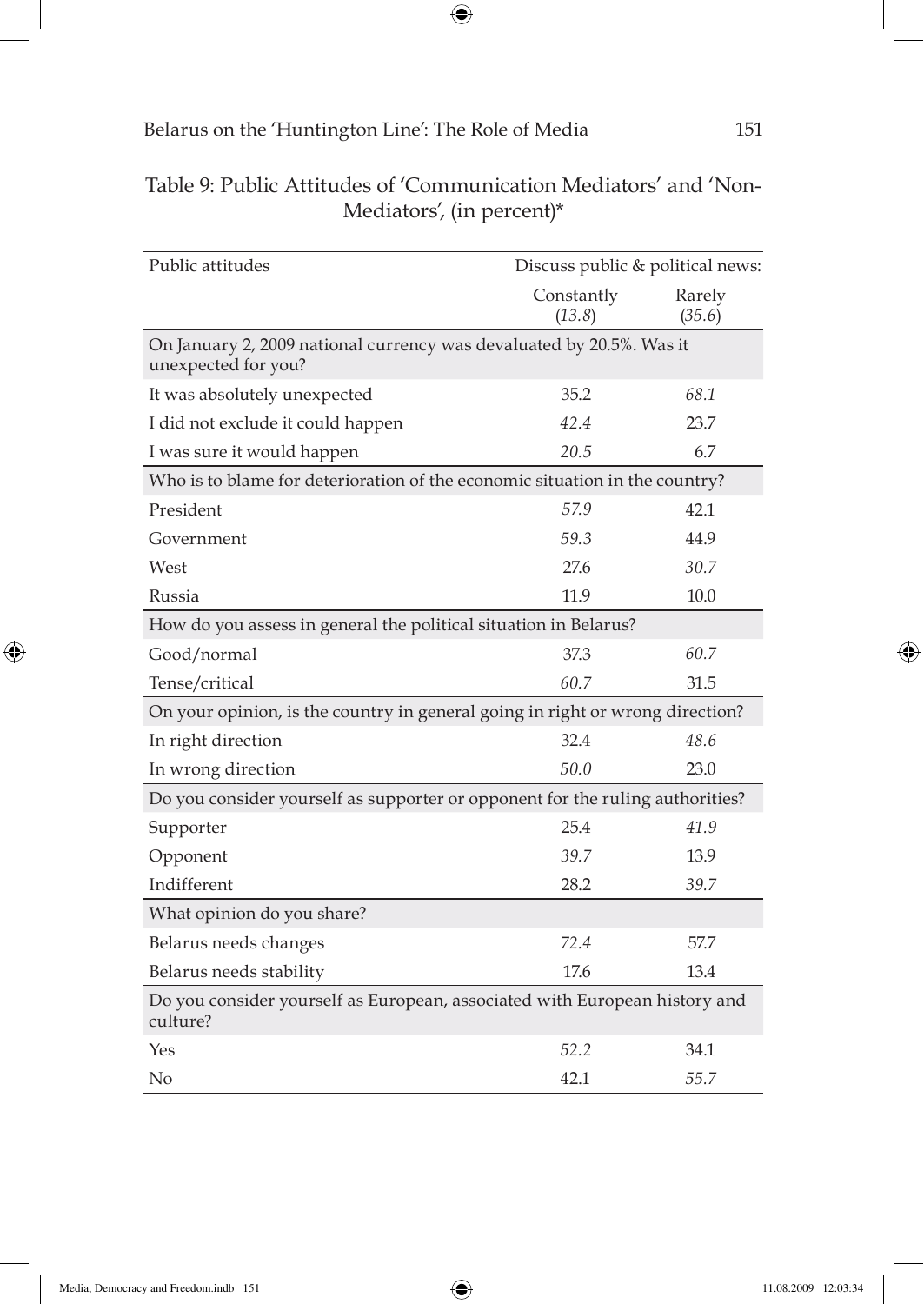| Public attitudes                                                                                                                                              | Discuss public & political news: |                  |  |  |  |  |  |  |
|---------------------------------------------------------------------------------------------------------------------------------------------------------------|----------------------------------|------------------|--|--|--|--|--|--|
|                                                                                                                                                               | Constantly<br>(13.8)             | Rarely<br>(35.6) |  |  |  |  |  |  |
| In May 2004 our neighbor countries Poland, Lithuania and Latvia joined the<br>European Union. Do you think life of their citizens has become better or worse? |                                  |                  |  |  |  |  |  |  |
| <b>Better</b>                                                                                                                                                 | 40.9                             | 27.1             |  |  |  |  |  |  |
| Worse                                                                                                                                                         | 22.1                             | 16.7             |  |  |  |  |  |  |
| Has not changed                                                                                                                                               | 25.0                             | 24.3             |  |  |  |  |  |  |
| If you had to choose between Belarus unification with Russia or joining the<br>European Union, what would you prefer?                                         |                                  |                  |  |  |  |  |  |  |
| Unification with Russia                                                                                                                                       | 40.2                             | 41.6             |  |  |  |  |  |  |
| Joining the European Union                                                                                                                                    | 45.0                             | 30.4             |  |  |  |  |  |  |

⊕

According to a public opinion poll conducted by IISEPS on March 3-13, 2009. Read by columns. DA/NA is eliminated for easy perception.

Obviously, the difference in their public attitudes is significant: "communication mediators" are much more critical towards the Belarusian regime, and have more democratic and pro-Western attitudes. Of course, one cannot affirm that these attitudes are due to Western media influence; many of them had these attitudes before Western media use. However, providing arguments that Western media makes for their self-confidence (neutralizing rather than strengthening existing suspicions) and inspires them to 'share' their ideas with others. At least we could affirm that 'communication mediators' use Western media, strictly speaking independent information, for 'transmitting' its values to others rather than for disavowing or discrediting them in favor of the Belarusian regime. If there are 'agents of stability' among them, their role is less significant than of 'agents of change'.

With some simplifications, this process could be presented by the scheme of Figure 2.

The pre-condition of such influence is the discrepancy between official information and real life experiences (i.e. need), and the crucial element is a use of independent information (i.e. tool). In the case of Belarus, the pre-condition 'is provided' by the authoritarian regime

⊕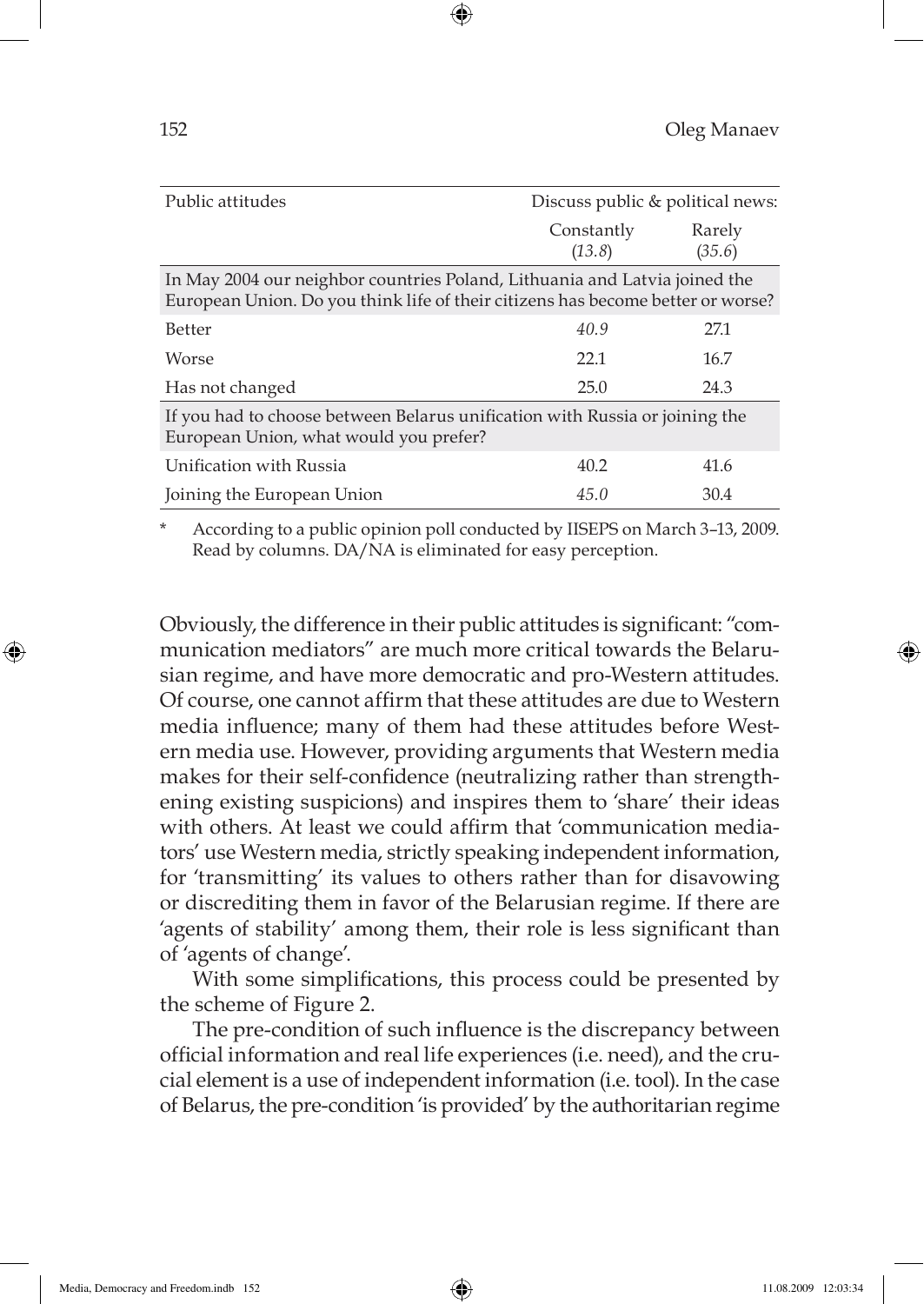

⊕



of President Lukasheko (most of the media system works mostly on propaganda rather than communication principles). Independent information is available from various domestic sources (non-state media, Internet, interpersonal communications) and sources from outside the country (when speaking about democratic influence, this refers mostly Western media). Of course, the 'battle for Belarusians' minds and souls' is determined, firstly, by their real life experiences, and secondly, by their access to independent information and its quality. However, those who succeed in using the potential of 'communication mediators' will get effective allies in this battle.

# Geo-Political Perspectives

As I stressed at the beginning, millions of Belarussians are still in the process of consolidating the national and geo-political identities, and their system of values is gradually changing. The role of various influences from the outside is growing significantly, due to global and regional developments of the last decade, such as the 'widening Europe Eastwards' (including enlargement of both the EU and NATO) and Russia's attempts to restore its role as a world super power. For the past fifteen years, President Lukasheko's authoritarian regime based its resistance to influence from the West and reluctant acceptance of Russia's influence mainly on its Eurasian/Orthodox civilization heritage, rather than European Catholic/Protestant

⊕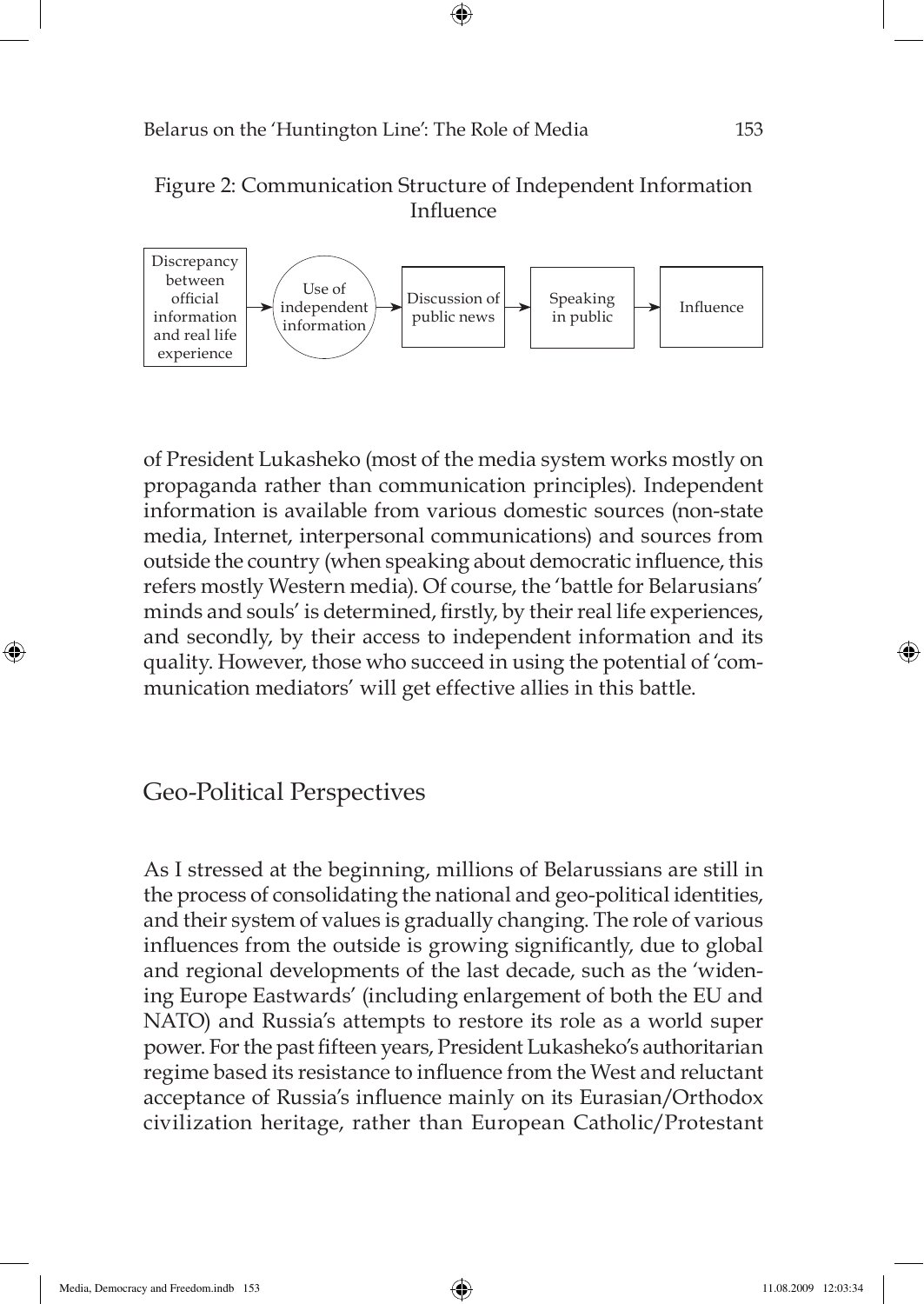one. That is why Belarus shifted to the Eurasian/Orthodox side of 'civilization divide.' The Pro-European choice of Belarusian society during this period did not expand. This is in contrast to Ukraine and Moldova, also located on Huntington's line, but where ruling elites balanced between the two civilizations, and even proclaimed a pro-Western geo-political choice.

⊕

Table 10: Distribution of Answers in Belarus to the Question: "If you have to choose between integration with Russia or EU, what would you prefer?" (in percent)\*

| Option                                                          |      |  | 9/03 6/04 3/05 4/06 12/07 6/08 3/09     |  |  |
|-----------------------------------------------------------------|------|--|-----------------------------------------|--|--|
| Integration with Russia 47.6 47.7 51.9 56.1 47.5 50.3 42.4 49.0 |      |  |                                         |  |  |
| Integration with EU                                             |      |  | 36.1 37.6 31.6 31.9 33.3 32.4 35.1 34.0 |  |  |
| DA/NA                                                           | 16.3 |  | 14.7 16.5 12.0 19.2 17.3 22.5 17.0      |  |  |

According to a public opinion poll conducted by IISEPS.

However, in recent years, the geo-political situation began to change dramatically. Russia's growing ambitions, mostly based on oil and gas wealth, are leading to serious growing concerns in the West. Manifestations of these ambitions include 'energy pressures' on Europe, particularly the local 'gas and oil wars' with Belarus and Ukraine, and the war with Georgia in August 2008 that resulted in Russia annexing almost one third of Georgia's territory. In 2009, this concern was transformed into a new EU initiative 'Eastern Partnership,' intended to strengthen ties with six CIS countries: Belarus, Ukraine, Moldova, Georgia, Armenia, and Azerbaijan. The EU has prevailing concerns about a number of these authoritarian regimes and political turmoil in some of them. Despite Brussels' formal statements that "it is not oriented against any country," everyone understood its real intention – to reduce Russian influence and to strengthen Western influence in the region. Thus, just days before the 'Eastern Partnership' summit in Prague on May 7, 2009, the deputy Prime-Minister of Czech Republic, Alexander Vondra, stated on behalf of the EU Presidency that the "Eastern Partnership" should

⊕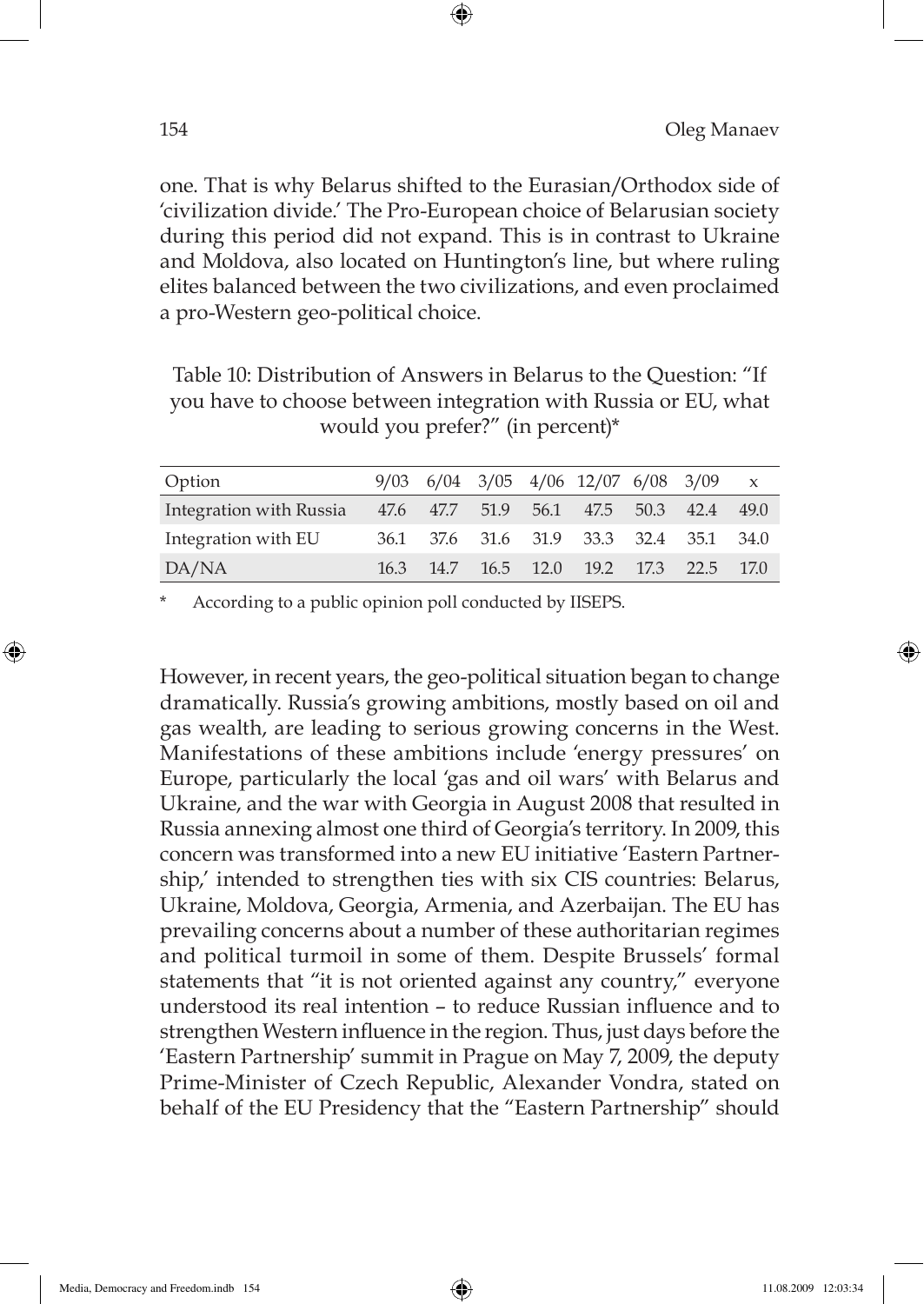fill up 'the vacuum' between the EU and Russia."<sup>17</sup> Executive Secretary of CIS Sergey Lebedev (former Director of the Russian External Intelligence) commented that "former USSR countries should make a serious choice between CIS and EU, i.e. participation in this initiative." Russian Prime-Minister Vladimir Putin unequivocally disclosed the consequences for members of 'Eastern Partnership': "For 15 years Russia extended a hand towards its partners, former USSR Republics, and sold them energy at prices much lower that world prices. Thus, we subsidized economies of these countries in the amount of hundreds of billions dollars. We believe that this period is over. We should move to the market relations."18

⊕

President Lukashenko could not ignore these developments because Russia's 'hard line course' potentially threatens his regime and his personal power. He accepted membership in new EU initiative. In his interview to Reuters on the eve of the Prague summit, he stated, "If Belarus is located between the East and the West, on the cross-roads, we have to conduct a multi-vector foreign policy. Moreover, if this is a balancing, it is not too bad. Without this balance there will be no success in economics, politics, or public policy."19 On the other hand, to avoid the Kremlin's irritations, he did not come to Prague in person (the Belarusian delegation was led by the First Deputy Prime-Minister), and demonstratively received the Russian Ambassador and "had a warm discussion about Belarus-Russia relations" on the day of the summit.

Despite various complications and uncertainties, there is no doubt that this geo-political shift gives new perspectives for a future of 'civilization clash in this region. If 'the ground' for a pro-European choice has existed in Belarus for centuries, this 'clash' could be finally resolved in favor of Europe with some effective outside influence. Today a pro-European orientation is supported by one third of population. On the other hand, 'the ground' for a pro-Russian choice in Belarus is even stronger, the "clash" could be finally resolved in favor of Russia. Today, almost half the population supports a pro-Russian orientation. How long Belarus, and other countries

⊕

<sup>17</sup> See http://www.svaboda.org/content/article/1622717.html.

<sup>18</sup> See http://pahus\_1978.blog.tut.by.

<sup>19</sup> See http://www.belta.by/ru/topics?tid=753.